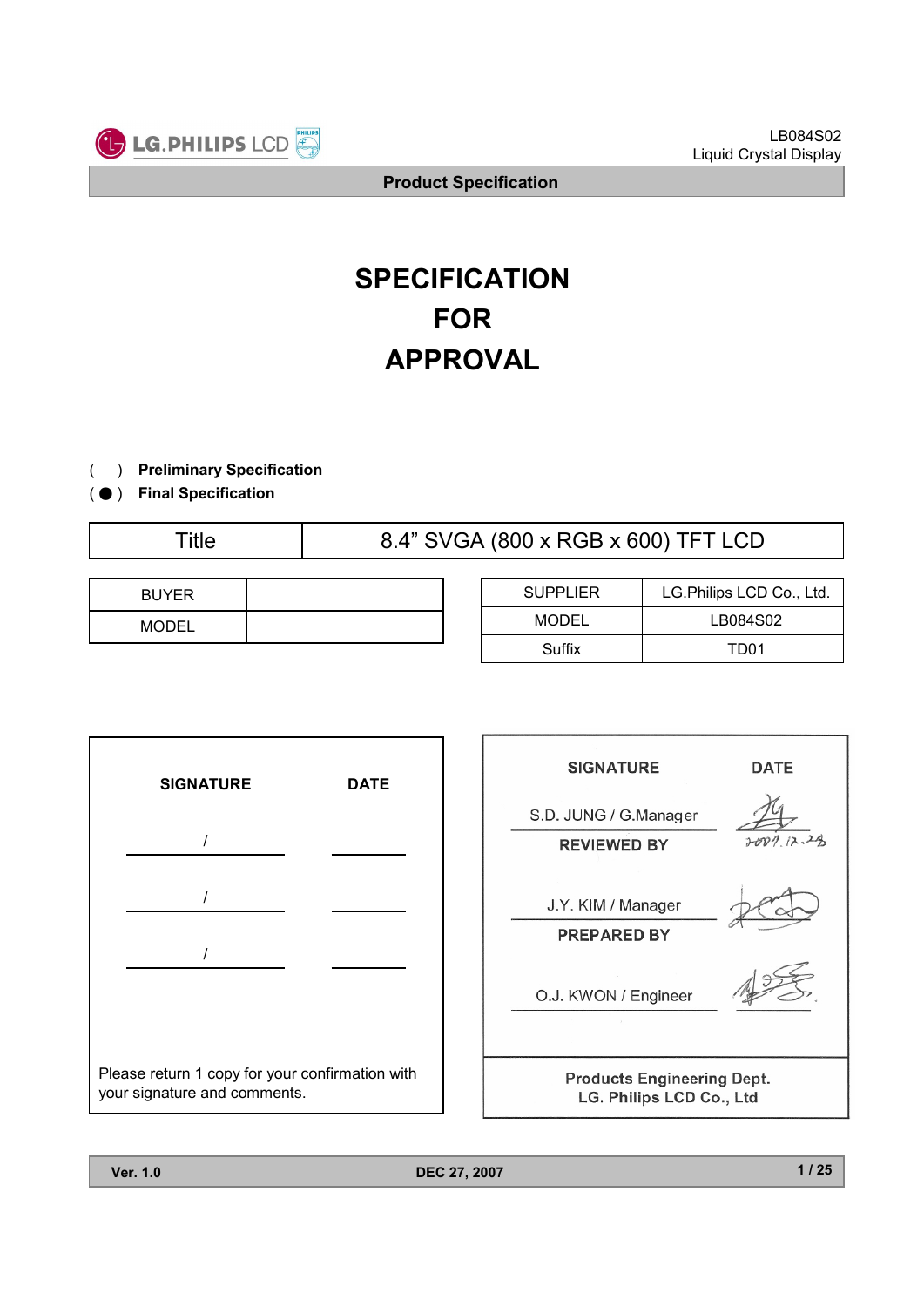

# **Contents**

| <b>No</b> | <b>ITEM</b>                          | Page           |
|-----------|--------------------------------------|----------------|
|           | <b>COVER</b>                         | 1              |
|           | <b>CONTENTS</b>                      | $\overline{2}$ |
|           | <b>RECORD OF REVISIONS</b>           | 3              |
| 1         | <b>GENERAL DESCRIPTION</b>           | 4              |
| 2         | ABSOLUTE MAXIMUM RATINGS             | 5              |
| 3         | ELECTRICAL SPECIFICATIONS            |                |
| $3 - 1$   | ELECTRICAL CHARACTREISTICS           | 6              |
| $3 - 2$   | INTERFACE (INPUT TERMINAL)           | 8              |
| $3-3$     | SIGNAL TIMING SPECIFICATIONS         | 10             |
| $3 - 4$   | <b>TIMING DIAGRAM</b>                | 11             |
| $3-5$     | DETAIL DESCRIPTION OF PIN FUNCTION   | 13             |
| $3-6$     | RECOMMENDED GAMMA CORRECTION VOLTAGE | 13             |
| 4         | OPTICAL SFECIFICATIONS               | 14             |
| 5         | MECHANICAL CHARACTERISTICS           | 18             |
| 6         | <b>RELIABLITY</b>                    | 21             |
| 7         | <b>INTERNATIONAL STANDARDS</b>       |                |
| $7 - 1$   | <b>SAFETY</b>                        | 22             |
| $7-2$     | <b>EMC</b>                           | 22             |
| 8         | <b>PACKING</b>                       |                |
| $8 - 1$   | DESIGNATION OF LOT MARK              | 23             |
| $8 - 2$   | PACKING FORM                         | 23             |
| 9         | <b>PRECAUTIONS</b>                   | 24             |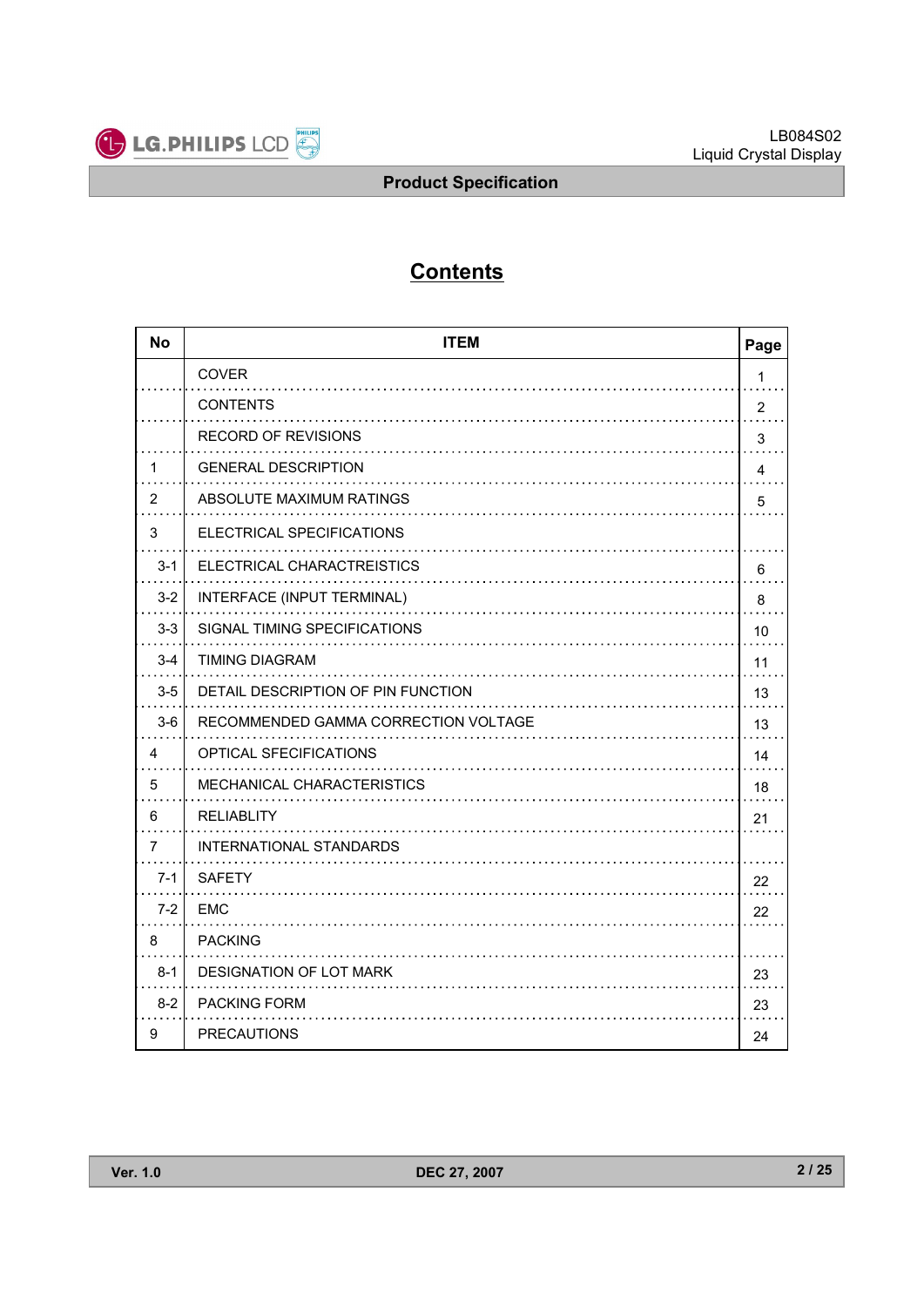

# **RECORD OF REVISIONS**

|         | Revision No Revision Date Page | <b>Description</b> |
|---------|--------------------------------|--------------------|
| $1.0\,$ | DEC 27, 2007                   | Final              |
|         |                                |                    |
|         |                                |                    |
|         |                                |                    |
|         |                                |                    |
|         |                                |                    |
|         |                                |                    |
|         |                                |                    |
|         |                                |                    |
|         |                                |                    |
|         |                                |                    |
|         |                                |                    |
|         |                                |                    |
|         |                                |                    |
|         |                                |                    |
|         |                                |                    |
|         |                                |                    |
|         |                                |                    |
|         |                                |                    |
|         |                                |                    |
|         |                                |                    |
|         |                                |                    |
|         |                                |                    |
|         |                                |                    |
|         |                                |                    |
|         |                                |                    |
| .       |                                |                    |
|         |                                |                    |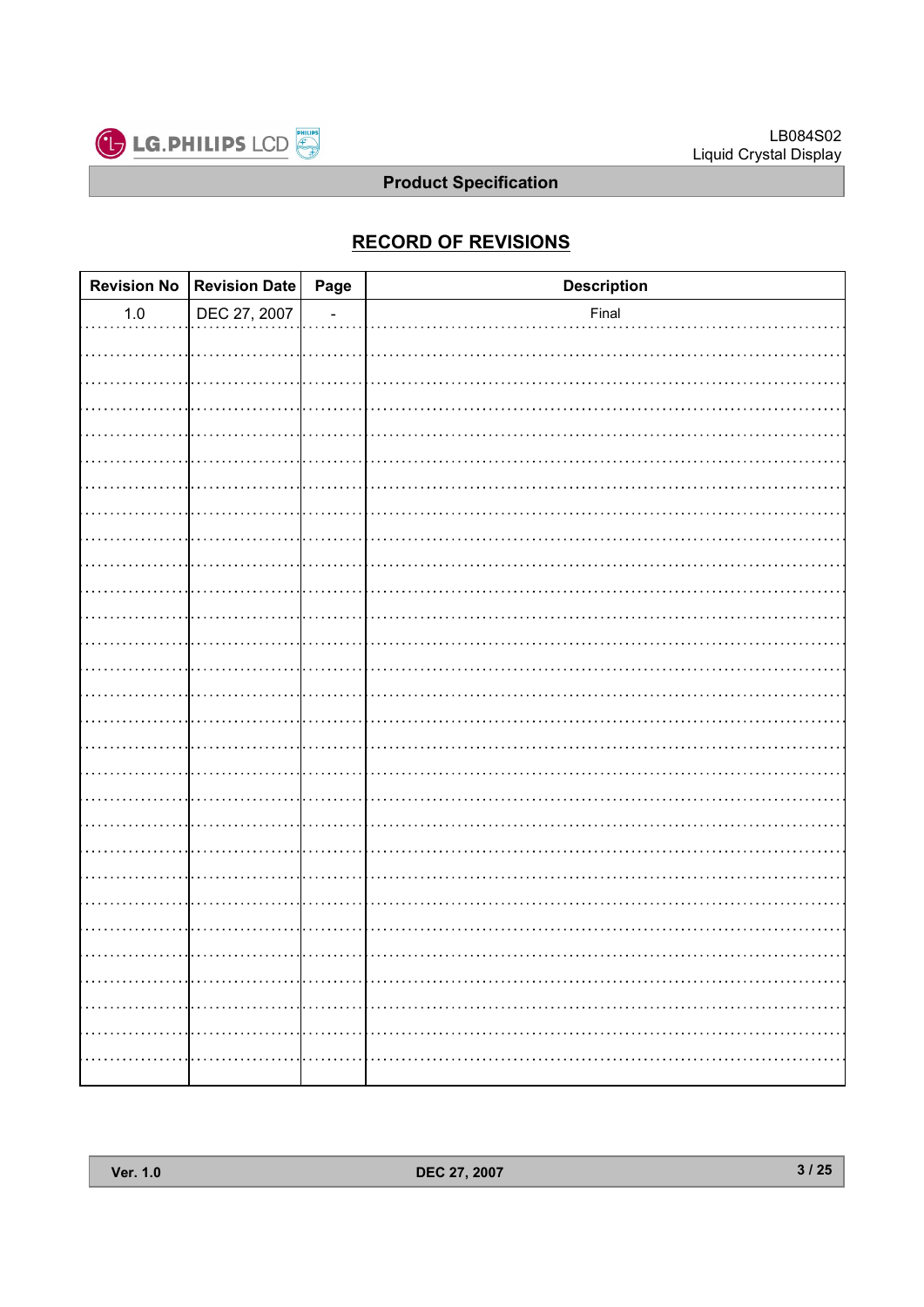

# **1. General Description**

The LB084S02 is a Color Active Matrix Liquid Crystal Display with an integral Light Emitting Diode(LED) backlight system. The matrix employs a-Si Thin Film Transistor as the active element. It is a transmissive type display operating in the normally white mode. This TFT-LCD has 8.4 inches diagonally measured active display area with SVGA resolution(800 horizontal by 600 vertical pixel array). Each pixel is divided into Red, Green and Blue sub-pixels or dots which are arranged in vertical stripes. Gray scale or the brightness of the sub-pixel color is determined with a 6-bit gray scale signal for each dot, thus, presenting a palette of more than 262,144 colors.

The LB084S02 has been designed to apply the interface method that enables low power, high speed, low EMI.

The LB084S02 is intended to support applications where thin thickness, low power are critical factors and graphic displays are important. In combination with the vertical arrangement of the sub-pixels, the LB084S02 characteristics provide an excellent flat display.



# **General Features**

| Active Screen Size            | 8.4 inches diagonal                                  |
|-------------------------------|------------------------------------------------------|
| <b>Outline Dimension</b>      | 189.75x149.4x6.3mm                                   |
| Pixel Pitch                   | $0.071$ mm $\times$ 0.213mm                          |
| <b>Pixel Format</b>           | 800 horiz. by 600 vert. Pixels RGB strip arrangement |
| Color Depth                   | 6-bit, 262,144 colors                                |
| Luminance, White              | 250 cd/m <sup>2</sup> (Typ.)                         |
| Weight                        | 300q(Tvp.)                                           |
| <b>Display Operating Mode</b> | Transmitting type, normally white                    |
| Surface Treatment             | Anti-glare treatment of the front polarizer          |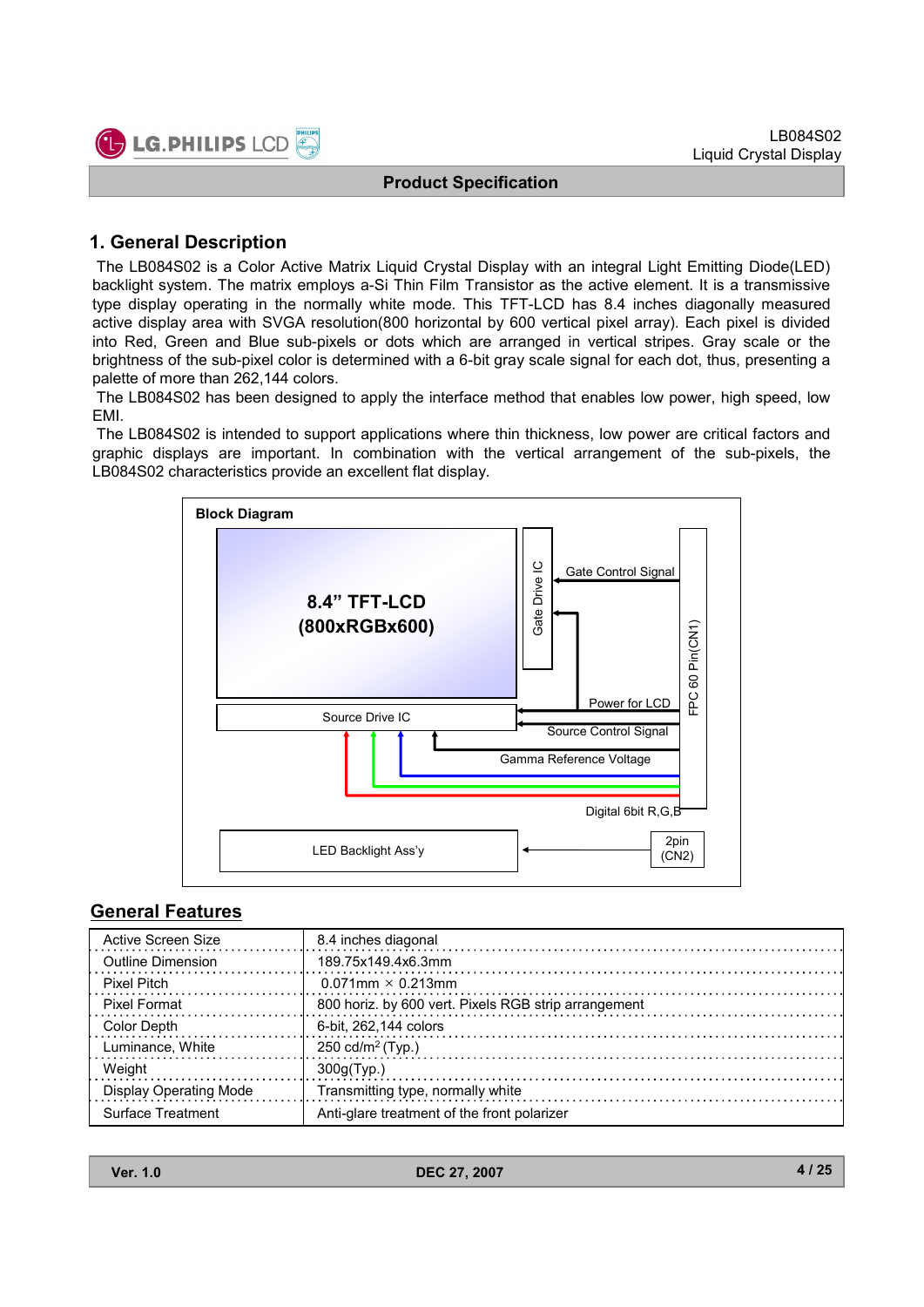

# **2. Absolute Maximum Ratings**

The followings are maximum values which, if exceeded, may cause faulty operation or damage to the unit.

| <b>Parameter</b>                                      | Symbol         | <b>Condition</b>    | Min    | Max  | Unit   | <b>Remark</b>           |
|-------------------------------------------------------|----------------|---------------------|--------|------|--------|-------------------------|
| Logic Voltage                                         | <b>VCC</b>     | $T_a = 25^{\circ}C$ | $-0.3$ | 5.0  | V      |                         |
| Source Driver Voltage                                 | <b>AVDD</b>    | $T_a = 25^{\circ}$  | $-0.5$ | 15.0 | $\vee$ |                         |
| Digital Input Signals                                 | $V_{11}$       | $T_a = 25^{\circ}C$ | $-0.3$ | 5.0  | $\vee$ | [Note 2-1]              |
| Analog Input Signals                                  | $V_{12}$       | $T_a = 25^{\circ}C$ | $-0.5$ | 15.0 | V      | [Note 2-2]              |
|                                                       | <b>VGH</b>     | $T_a = 25^{\circ}C$ | $-0.3$ | 42   | V      |                         |
| Gate Driver<br>Voltage                                | <b>VGL</b>     | $T_a = 25^{\circ}C$ | $-20$  | 0.3  | $\vee$ |                         |
|                                                       | <b>VGH-VGL</b> | $T_a = 25^{\circ}C$ | $-0.3$ | 40   | $\vee$ |                         |
| <b>Operating Temperature</b><br>(Ambient Temperature) | $T_{op}$       |                     | $-10$  | 60   | ົົ     | [Note 2-<br>$3,4,5,6$ ] |
| Storage Temperature                                   | $T_{st}$       |                     | $-20$  | 70   | ົົ     | [Note 2-3,4]            |

#### **Table 1. ABSOLUTE MAXIMUM RATINGS**

[Note 2-1] POL, STVD, OEV, CKV, STVU, EDGSL, U/D, STHL, REV, DCLK, STHR, LD, R0-5/G0-5/B0-5, R/L [Note 2-2] V1/2/3/4/5/6/7/8/9/10/11/12/13/14

[Note 2-3] This rating applies to all parts of the module and should not be exceeded.

[Note 2-4] Maximum wet-bulb temperature is 46°C. Condensation of dew must be avoided as electrical current leaks will occur, causing a degradation of performance specifications.

[Note 2-5] The operating temperature only guarantees operation of the circuit and doesn't guarantee all the contents of Electro-optical specification.

[Note 2-6] Ambient temperature when the backlight is lit (reference value).

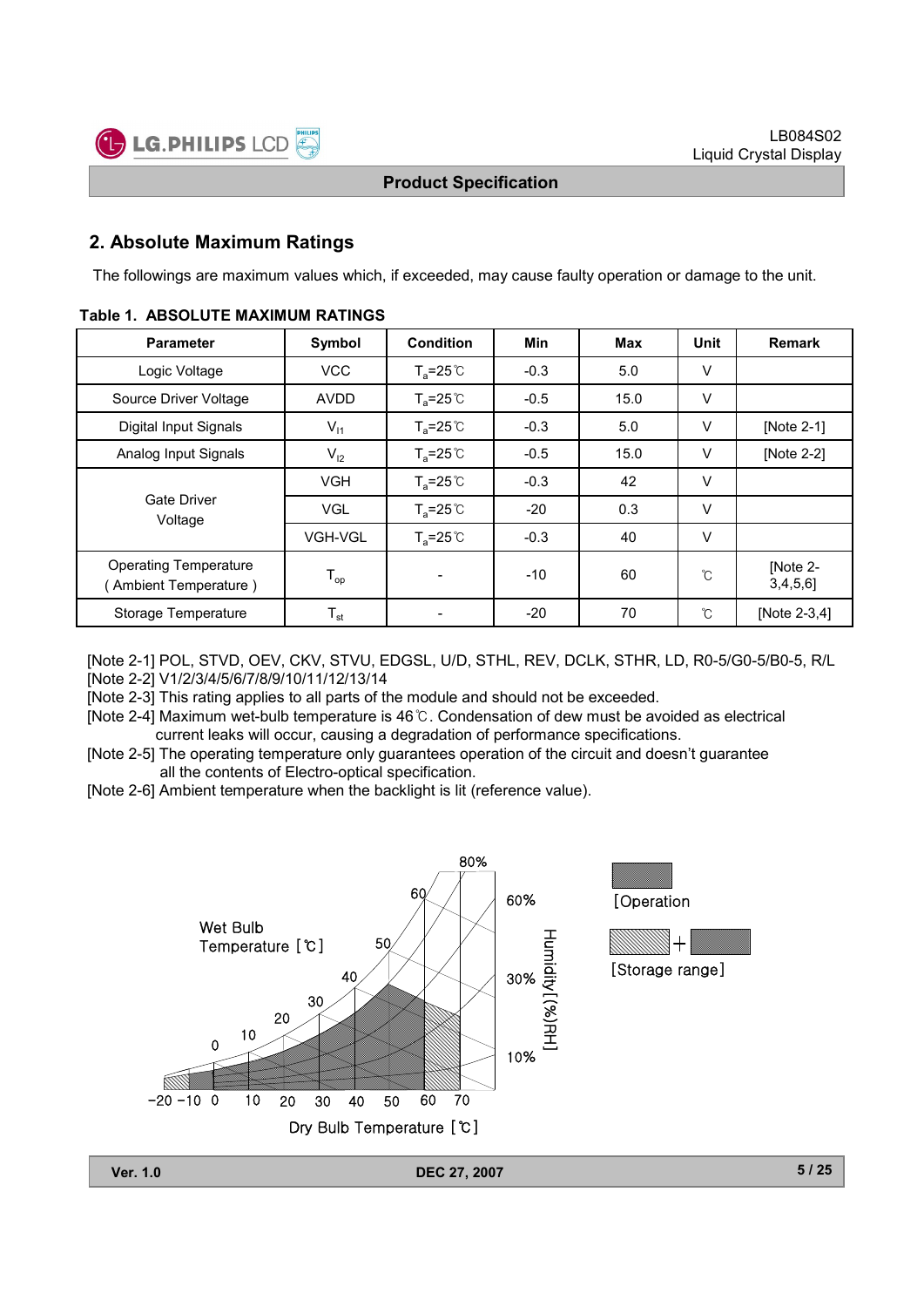



# **3. Electrical Specifications**

#### **3-1. Electrical Characteristics**

The LB084S02 requires two power inputs. One is employed to power the LCD electronics and to drive the TFT array and liquid crystal. The second input which powers the LED, is typically generated by an LED Driver. The LED Driver is an external unit to the LCD.

**Table 2. ELECTRICAL CHARACTERISTICS(LED Unit)**

| I ADIE Z.  ELECTRICAL CHARACTERISTICS(LED UNIt)<br>$(T_a = 25^{\circ}C)$ |                                    |                              |      |      |    |                        |  |  |  |
|--------------------------------------------------------------------------|------------------------------------|------------------------------|------|------|----|------------------------|--|--|--|
| <b>ITEMS</b>                                                             | SPEC.<br><b>SYM</b><br><b>UNIT</b> |                              |      |      |    | <b>REMARK</b>          |  |  |  |
|                                                                          | <b>BOL</b>                         | Min                          | Typ  | Max  |    |                        |  |  |  |
| LED current                                                              | IL                                 | $\overline{\phantom{a}}$     | 20   | 30   | mA | ta=25 $°C$ , per chain |  |  |  |
| LED voltage                                                              | VL                                 | $\qquad \qquad \blacksquare$ | 9.9  | 10.5 | V  | ta=25 $C(\pm 10\%)$    |  |  |  |
| LED power                                                                | PL                                 | $\qquad \qquad \blacksquare$ | 1.78 | 2.83 | W  | ta=25 ℃-               |  |  |  |

\*\*\* The permissible forward current of LED vary with environmental temperature.

#### **[ LED Array Structure ]**

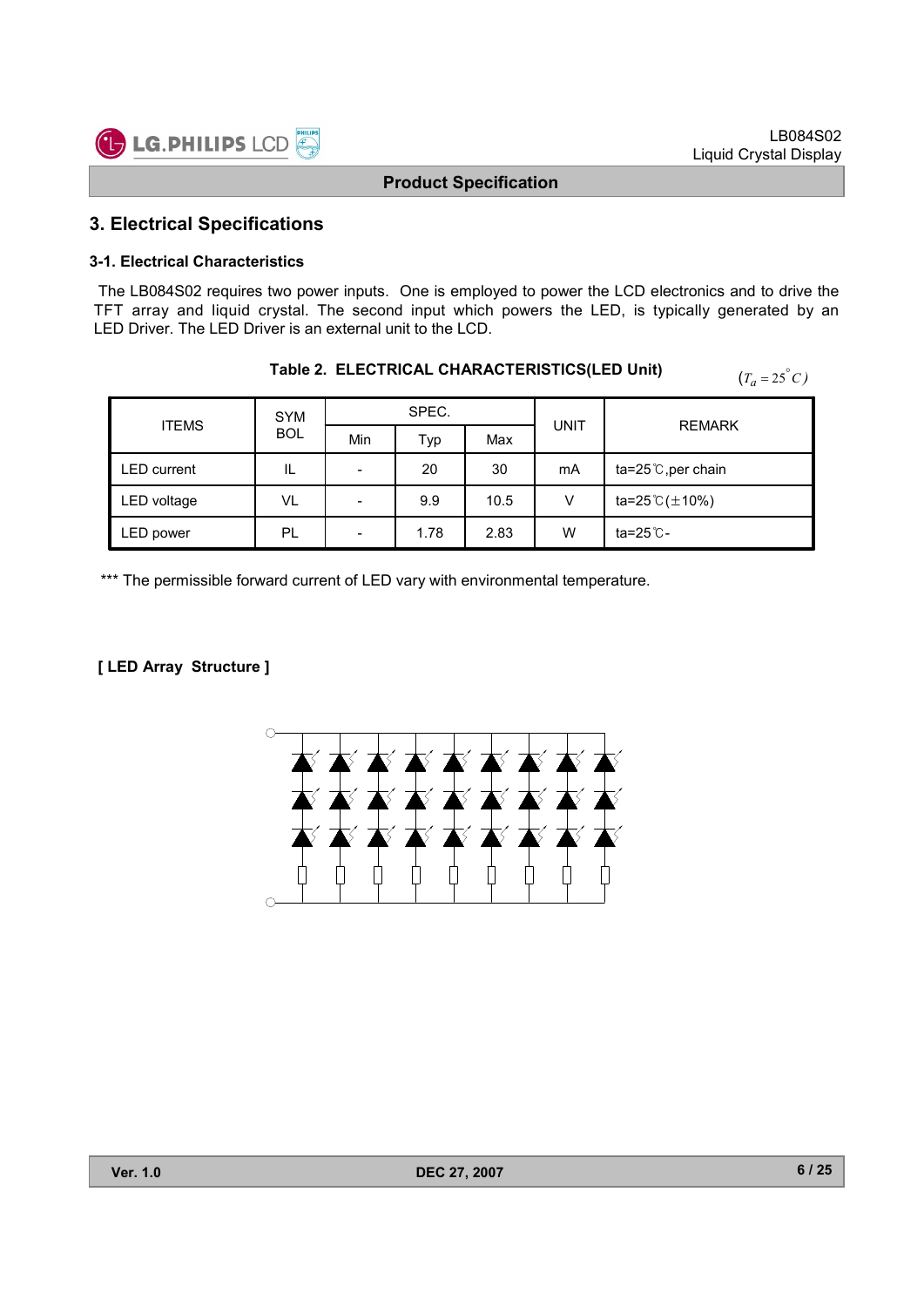

| Table 3. ELECTRICAL CHARACTERISTICS(TFT-LCD PANEL DRIVING SECTION)<br>$T_a = 25^{\circ}C$ |                      |                   |                 |                          |                          |            |        |               |
|-------------------------------------------------------------------------------------------|----------------------|-------------------|-----------------|--------------------------|--------------------------|------------|--------|---------------|
| <b>Parameter</b>                                                                          |                      |                   | Symbol          | Min                      | <b>Typ</b>               | Max        | Unit   | <b>Remark</b> |
|                                                                                           | Logic Supply Voltage |                   | <b>VCC</b>      | 3.0                      | 3.3                      | 3.6        | V      |               |
|                                                                                           |                      | <b>High Level</b> | $V_{\text{IH}}$ | 0.7VCC                   |                          | <b>VCC</b> | $\vee$ |               |
| Digital Input Signal                                                                      |                      | Low Level         | $V_{IL}$        | $\mathbf{0}$             | $\overline{\phantom{0}}$ | 0.3VCC     | $\vee$ |               |
| Source Driver Supply Voltage                                                              |                      |                   | <b>VDD</b>      | 7.0                      | 8.0                      | 9.0        | V      |               |
| <b>Gate Driver</b>                                                                        |                      | Hi                | <b>VGH</b>      | 14.5                     | 15.5                     | 16.5       | $\vee$ |               |
|                                                                                           | <b>TFT</b>           | Lo                | <b>VGL</b>      | $-10$                    | $-4.5$                   | 4.0        | V      |               |
| Gamma                                                                                     |                      | DC                | $V1 \sim V7$    | 0.4AVDD                  |                          | AVDD-0.1   | $\vee$ |               |
| <b>Correction Voltage</b>                                                                 |                      |                   | $V8 \sim V14$   | 0.1                      |                          | 0.6VDD     |        |               |
| <b>Color Filter</b><br>DC<br>Substrate Voltage                                            |                      |                   | <b>VCOM</b>     | 3.0                      | 3.4                      | 3.7        | $\vee$ |               |
| Source Driver Supply Current                                                              |                      |                   | IDD             |                          | 33.4                     | 50.0       | mA     | $VDD = 8V$    |
| Logic Supply Current                                                                      |                      |                   | ICC             | $\overline{\phantom{a}}$ | 3.6                      | 20.0       | mA     | $VCC = 3.3V$  |
| Gate Driver High Supply Current                                                           |                      |                   | <b>IGH</b>      | $\overline{\phantom{a}}$ | 0.23                     | 0.5        | mA     | $VGH = 15.5V$ |
| Gate Driver Low Supply Current                                                            |                      |                   | <b>IGL</b>      |                          | 0.28                     | 1          | mA     | $VGL = -4.5V$ |

\*\*\*\*\* Cautionary Matter : When applying or disconnecting power, please be sure that such action is sequentially carried out for all power supplies. In addition, apply input signals only after power has been turned on.

[Power Sequence] -Source Driver : Power on sequence : Case.1) VCC > Logic input > AVDD > V1 to V14. Case.2) VCC > AVDD > V1 to V14 > Logic input. Power off sequence is reverse turn of this. -Gate Driver : Power on sequence : VCC > VGL > Input signal > VGH.

Power off sequence is reverse turn of this.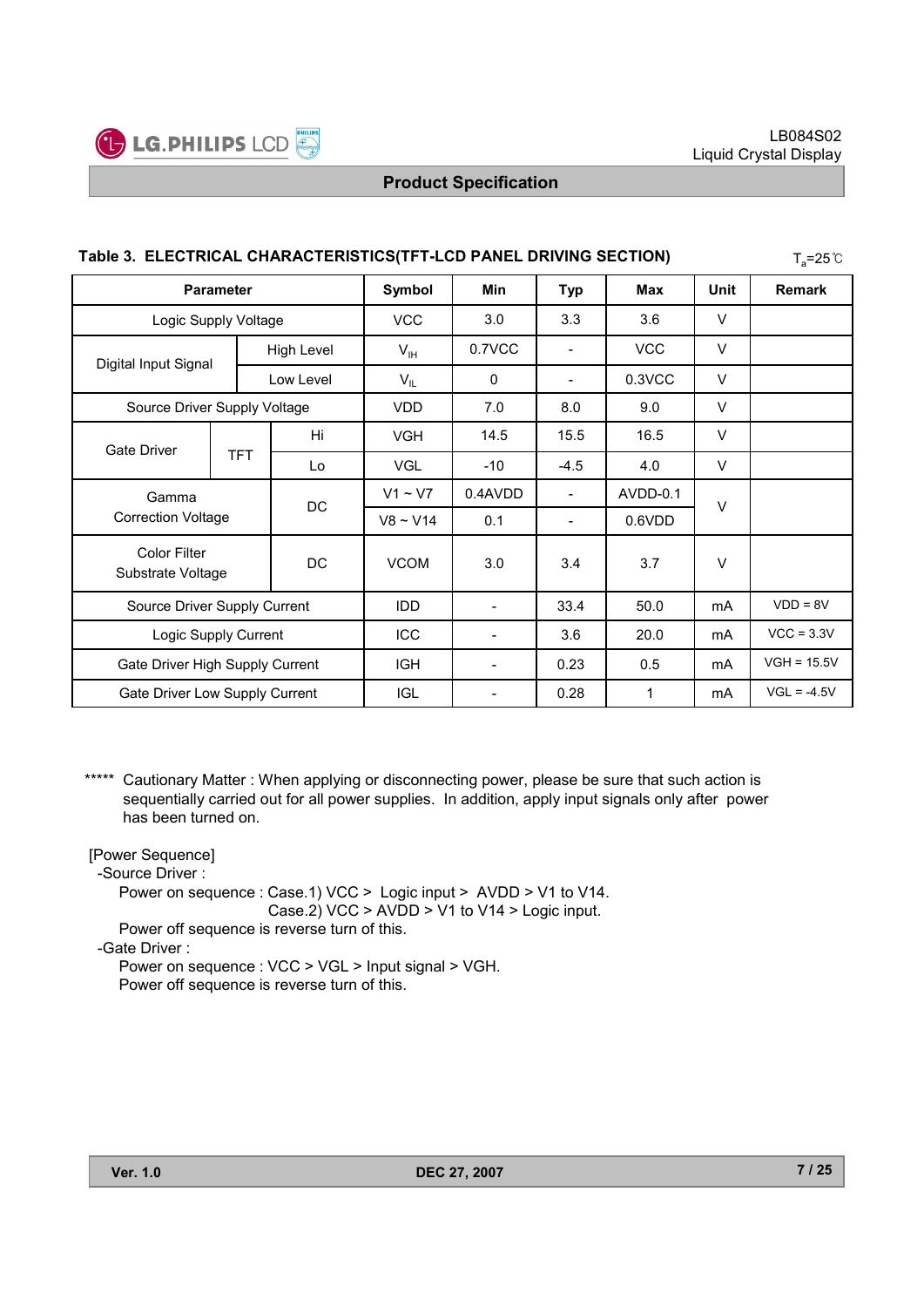

#### **3-2. Interface (Input Terminal)**

This LCD employs two interface connections, a 60 pin connector is used for the module electronics interface and the other connector is used for the integral backlight system.

| Table 4. TFT-LCD Panel Driving Part |
|-------------------------------------|
|-------------------------------------|

| POL<br>1<br>31<br><b>GND</b><br>Polarity selection<br>$\overline{c}$<br><b>STVD</b><br>Vertical start pulse input when U/D=H<br>32<br>G <sub>5</sub><br>3<br><b>OEV</b><br>Output enable<br>33<br>G <sub>4</sub><br><b>CKV</b><br>4<br>Vertical clock<br>34<br>G <sub>3</sub><br>5<br>STVU<br>Vertical start pulse input when U/D=L<br>35<br>G <sub>2</sub><br><b>GND</b><br>6<br>Power ground<br>36<br>G1<br>$\overline{7}$<br><b>EDGSL</b><br>Select rising edge or falling edge<br>37<br>G <sub>0</sub><br><b>VCC</b><br><b>STHL</b><br>8<br>Power supply for digital circuit<br>38<br>9<br>V <sub>9</sub><br>Gamma voltage level 9<br><b>REV</b><br>39<br>10<br>VGL<br>Gate OFF voltage<br><b>GND</b><br>40<br><b>DCLK</b><br>V <sub>2</sub><br>41<br>11<br>Gamma voltage level 2<br>12<br><b>VCC</b><br><b>VGH</b><br>Gate ON voltage<br>42<br>13<br>V <sub>6</sub><br>43<br><b>STHR</b><br>Gamma voltage level 6<br>14<br>U/D<br>Up/down selection<br>44<br>LD<br>the ne<br><b>VCOM</b><br>15<br>Common voltage<br>B <sub>5</sub><br>45<br><b>GND</b><br>16<br>Power ground<br>46<br><b>B4</b><br>17<br><b>AVDD</b><br>Power supply for analog circuit<br>47<br>B <sub>3</sub><br>V14<br>18<br>Gamma voltage level 14<br><b>B2</b><br>48<br>V11<br>19<br>Gamma voltage level 11<br>49<br><b>B1</b><br>20<br>V <sub>8</sub><br>Gamma voltage level 8<br>B <sub>0</sub><br>50<br>21<br>V <sub>5</sub><br>Gamma voltage level 5<br>51<br>R/L<br>V <sub>3</sub><br>22<br>Gamma voltage level 3<br>V <sub>1</sub><br>52<br>23<br><b>GND</b><br>Power gorund<br>V4<br>53<br>24<br>R5<br>Red data(MSB)<br>V <sub>7</sub><br>54<br>25<br>R <sub>4</sub><br>Red data<br>V10<br>55<br>26<br>R3<br>Red data<br>56<br>V12<br>27<br>R <sub>2</sub><br>Red data<br>V13<br>57<br>28<br>R1<br>Red data<br><b>AVDD</b><br>58<br>29<br>R <sub>0</sub><br>Red data(LSB)<br>59<br>GND<br>30<br><b>GND</b><br>Power ground | Pin No. | Symbol | <b>Description</b> | Pin No. | Symbol      |       |
|-------------------------------------------------------------------------------------------------------------------------------------------------------------------------------------------------------------------------------------------------------------------------------------------------------------------------------------------------------------------------------------------------------------------------------------------------------------------------------------------------------------------------------------------------------------------------------------------------------------------------------------------------------------------------------------------------------------------------------------------------------------------------------------------------------------------------------------------------------------------------------------------------------------------------------------------------------------------------------------------------------------------------------------------------------------------------------------------------------------------------------------------------------------------------------------------------------------------------------------------------------------------------------------------------------------------------------------------------------------------------------------------------------------------------------------------------------------------------------------------------------------------------------------------------------------------------------------------------------------------------------------------------------------------------------------------------------------------------------------------------------------------------------------------------------------------------------------------------------------------------------------------------------------|---------|--------|--------------------|---------|-------------|-------|
|                                                                                                                                                                                                                                                                                                                                                                                                                                                                                                                                                                                                                                                                                                                                                                                                                                                                                                                                                                                                                                                                                                                                                                                                                                                                                                                                                                                                                                                                                                                                                                                                                                                                                                                                                                                                                                                                                                             |         |        |                    |         |             |       |
|                                                                                                                                                                                                                                                                                                                                                                                                                                                                                                                                                                                                                                                                                                                                                                                                                                                                                                                                                                                                                                                                                                                                                                                                                                                                                                                                                                                                                                                                                                                                                                                                                                                                                                                                                                                                                                                                                                             |         |        |                    |         |             |       |
|                                                                                                                                                                                                                                                                                                                                                                                                                                                                                                                                                                                                                                                                                                                                                                                                                                                                                                                                                                                                                                                                                                                                                                                                                                                                                                                                                                                                                                                                                                                                                                                                                                                                                                                                                                                                                                                                                                             |         |        |                    |         |             |       |
|                                                                                                                                                                                                                                                                                                                                                                                                                                                                                                                                                                                                                                                                                                                                                                                                                                                                                                                                                                                                                                                                                                                                                                                                                                                                                                                                                                                                                                                                                                                                                                                                                                                                                                                                                                                                                                                                                                             |         |        |                    |         |             |       |
|                                                                                                                                                                                                                                                                                                                                                                                                                                                                                                                                                                                                                                                                                                                                                                                                                                                                                                                                                                                                                                                                                                                                                                                                                                                                                                                                                                                                                                                                                                                                                                                                                                                                                                                                                                                                                                                                                                             |         |        |                    |         |             |       |
|                                                                                                                                                                                                                                                                                                                                                                                                                                                                                                                                                                                                                                                                                                                                                                                                                                                                                                                                                                                                                                                                                                                                                                                                                                                                                                                                                                                                                                                                                                                                                                                                                                                                                                                                                                                                                                                                                                             |         |        |                    |         |             |       |
|                                                                                                                                                                                                                                                                                                                                                                                                                                                                                                                                                                                                                                                                                                                                                                                                                                                                                                                                                                                                                                                                                                                                                                                                                                                                                                                                                                                                                                                                                                                                                                                                                                                                                                                                                                                                                                                                                                             |         |        |                    |         |             |       |
|                                                                                                                                                                                                                                                                                                                                                                                                                                                                                                                                                                                                                                                                                                                                                                                                                                                                                                                                                                                                                                                                                                                                                                                                                                                                                                                                                                                                                                                                                                                                                                                                                                                                                                                                                                                                                                                                                                             |         |        |                    |         |             | Horiz |
|                                                                                                                                                                                                                                                                                                                                                                                                                                                                                                                                                                                                                                                                                                                                                                                                                                                                                                                                                                                                                                                                                                                                                                                                                                                                                                                                                                                                                                                                                                                                                                                                                                                                                                                                                                                                                                                                                                             |         |        |                    |         |             | C     |
|                                                                                                                                                                                                                                                                                                                                                                                                                                                                                                                                                                                                                                                                                                                                                                                                                                                                                                                                                                                                                                                                                                                                                                                                                                                                                                                                                                                                                                                                                                                                                                                                                                                                                                                                                                                                                                                                                                             |         |        |                    |         |             |       |
|                                                                                                                                                                                                                                                                                                                                                                                                                                                                                                                                                                                                                                                                                                                                                                                                                                                                                                                                                                                                                                                                                                                                                                                                                                                                                                                                                                                                                                                                                                                                                                                                                                                                                                                                                                                                                                                                                                             |         |        |                    |         |             |       |
|                                                                                                                                                                                                                                                                                                                                                                                                                                                                                                                                                                                                                                                                                                                                                                                                                                                                                                                                                                                                                                                                                                                                                                                                                                                                                                                                                                                                                                                                                                                                                                                                                                                                                                                                                                                                                                                                                                             |         |        |                    |         |             |       |
|                                                                                                                                                                                                                                                                                                                                                                                                                                                                                                                                                                                                                                                                                                                                                                                                                                                                                                                                                                                                                                                                                                                                                                                                                                                                                                                                                                                                                                                                                                                                                                                                                                                                                                                                                                                                                                                                                                             |         |        |                    |         |             | Horiz |
|                                                                                                                                                                                                                                                                                                                                                                                                                                                                                                                                                                                                                                                                                                                                                                                                                                                                                                                                                                                                                                                                                                                                                                                                                                                                                                                                                                                                                                                                                                                                                                                                                                                                                                                                                                                                                                                                                                             |         |        |                    |         |             | Latch |
|                                                                                                                                                                                                                                                                                                                                                                                                                                                                                                                                                                                                                                                                                                                                                                                                                                                                                                                                                                                                                                                                                                                                                                                                                                                                                                                                                                                                                                                                                                                                                                                                                                                                                                                                                                                                                                                                                                             |         |        |                    |         |             |       |
|                                                                                                                                                                                                                                                                                                                                                                                                                                                                                                                                                                                                                                                                                                                                                                                                                                                                                                                                                                                                                                                                                                                                                                                                                                                                                                                                                                                                                                                                                                                                                                                                                                                                                                                                                                                                                                                                                                             |         |        |                    |         |             |       |
|                                                                                                                                                                                                                                                                                                                                                                                                                                                                                                                                                                                                                                                                                                                                                                                                                                                                                                                                                                                                                                                                                                                                                                                                                                                                                                                                                                                                                                                                                                                                                                                                                                                                                                                                                                                                                                                                                                             |         |        |                    |         |             |       |
|                                                                                                                                                                                                                                                                                                                                                                                                                                                                                                                                                                                                                                                                                                                                                                                                                                                                                                                                                                                                                                                                                                                                                                                                                                                                                                                                                                                                                                                                                                                                                                                                                                                                                                                                                                                                                                                                                                             |         |        |                    |         |             |       |
|                                                                                                                                                                                                                                                                                                                                                                                                                                                                                                                                                                                                                                                                                                                                                                                                                                                                                                                                                                                                                                                                                                                                                                                                                                                                                                                                                                                                                                                                                                                                                                                                                                                                                                                                                                                                                                                                                                             |         |        |                    |         |             |       |
|                                                                                                                                                                                                                                                                                                                                                                                                                                                                                                                                                                                                                                                                                                                                                                                                                                                                                                                                                                                                                                                                                                                                                                                                                                                                                                                                                                                                                                                                                                                                                                                                                                                                                                                                                                                                                                                                                                             |         |        |                    |         |             |       |
|                                                                                                                                                                                                                                                                                                                                                                                                                                                                                                                                                                                                                                                                                                                                                                                                                                                                                                                                                                                                                                                                                                                                                                                                                                                                                                                                                                                                                                                                                                                                                                                                                                                                                                                                                                                                                                                                                                             |         |        |                    |         |             |       |
|                                                                                                                                                                                                                                                                                                                                                                                                                                                                                                                                                                                                                                                                                                                                                                                                                                                                                                                                                                                                                                                                                                                                                                                                                                                                                                                                                                                                                                                                                                                                                                                                                                                                                                                                                                                                                                                                                                             |         |        |                    |         |             |       |
|                                                                                                                                                                                                                                                                                                                                                                                                                                                                                                                                                                                                                                                                                                                                                                                                                                                                                                                                                                                                                                                                                                                                                                                                                                                                                                                                                                                                                                                                                                                                                                                                                                                                                                                                                                                                                                                                                                             |         |        |                    |         |             |       |
|                                                                                                                                                                                                                                                                                                                                                                                                                                                                                                                                                                                                                                                                                                                                                                                                                                                                                                                                                                                                                                                                                                                                                                                                                                                                                                                                                                                                                                                                                                                                                                                                                                                                                                                                                                                                                                                                                                             |         |        |                    |         |             |       |
|                                                                                                                                                                                                                                                                                                                                                                                                                                                                                                                                                                                                                                                                                                                                                                                                                                                                                                                                                                                                                                                                                                                                                                                                                                                                                                                                                                                                                                                                                                                                                                                                                                                                                                                                                                                                                                                                                                             |         |        |                    |         |             |       |
|                                                                                                                                                                                                                                                                                                                                                                                                                                                                                                                                                                                                                                                                                                                                                                                                                                                                                                                                                                                                                                                                                                                                                                                                                                                                                                                                                                                                                                                                                                                                                                                                                                                                                                                                                                                                                                                                                                             |         |        |                    |         |             |       |
|                                                                                                                                                                                                                                                                                                                                                                                                                                                                                                                                                                                                                                                                                                                                                                                                                                                                                                                                                                                                                                                                                                                                                                                                                                                                                                                                                                                                                                                                                                                                                                                                                                                                                                                                                                                                                                                                                                             |         |        |                    |         |             |       |
|                                                                                                                                                                                                                                                                                                                                                                                                                                                                                                                                                                                                                                                                                                                                                                                                                                                                                                                                                                                                                                                                                                                                                                                                                                                                                                                                                                                                                                                                                                                                                                                                                                                                                                                                                                                                                                                                                                             |         |        |                    |         |             |       |
|                                                                                                                                                                                                                                                                                                                                                                                                                                                                                                                                                                                                                                                                                                                                                                                                                                                                                                                                                                                                                                                                                                                                                                                                                                                                                                                                                                                                                                                                                                                                                                                                                                                                                                                                                                                                                                                                                                             |         |        |                    |         |             |       |
|                                                                                                                                                                                                                                                                                                                                                                                                                                                                                                                                                                                                                                                                                                                                                                                                                                                                                                                                                                                                                                                                                                                                                                                                                                                                                                                                                                                                                                                                                                                                                                                                                                                                                                                                                                                                                                                                                                             |         |        |                    | 60      | <b>VCOM</b> |       |

| Pin No. | Symbol          | <b>Description</b>                                                    |  |
|---------|-----------------|-----------------------------------------------------------------------|--|
| 31      | <b>GND</b>      | Power ground                                                          |  |
| 32      | G <sub>5</sub>  | Green data(MSB)                                                       |  |
| 33      | G4              | Green data                                                            |  |
| 34      | G <sub>3</sub>  | Green data                                                            |  |
| 35      | G <sub>2</sub>  | Green data                                                            |  |
| 36      | G <sub>1</sub>  | Green data                                                            |  |
| 37      | G <sub>0</sub>  | Green data(LSB)                                                       |  |
| 38      | <b>STHL</b>     | Horizontal start pulse input when R/L=L                               |  |
| 39      | <b>REV</b>      | Control signal are inverted or not                                    |  |
| 40      | <b>GND</b>      | Power ground                                                          |  |
| 41      | <b>DCLK</b>     | Sample clock                                                          |  |
| 42      | <b>VCC</b>      | Power supply for digital circuit                                      |  |
| 43      | <b>STHR</b>     | Horizontal start pulse input when R/L=H                               |  |
| 44      | LD              | Latch the polarity of outputs and switches<br>the new data to outputs |  |
| 45      | <b>B5</b>       | Blue data(MSB)                                                        |  |
| 46      | <b>B4</b>       | Blue data                                                             |  |
| 47      | B3              | Blue data                                                             |  |
| 48      | <b>B2</b>       | Blue data                                                             |  |
| 49      | <b>B1</b>       | Blue data                                                             |  |
| 50      | B <sub>0</sub>  | Blue data(LSB)                                                        |  |
| 51      | R/L             | Right/Left selection                                                  |  |
| 52      | V <sub>1</sub>  | Gamma voltage level 1                                                 |  |
| 53      | V <sub>4</sub>  | Gamma voltage level 4                                                 |  |
| 54      | V <sub>7</sub>  | Gamma voltage level 7                                                 |  |
| 55      | V10             | Gamma voltage level 10                                                |  |
| 56      | V <sub>12</sub> | Gamma voltage level 12                                                |  |
| 57      | V13             | Gamma voltage level 13                                                |  |
| 58      | <b>AVDD</b>     | Power supply for analog circuit                                       |  |
| 59      | <b>GND</b>      | Power ground                                                          |  |
| 60      | <b>VCOM</b>     | Common voltage                                                        |  |

#### \*\*The matching connector part number is FH19SC-30S-0.5SH(Bottom Contact Type, 0.5mm-Pitch) manufactured by Hirose or equivalent.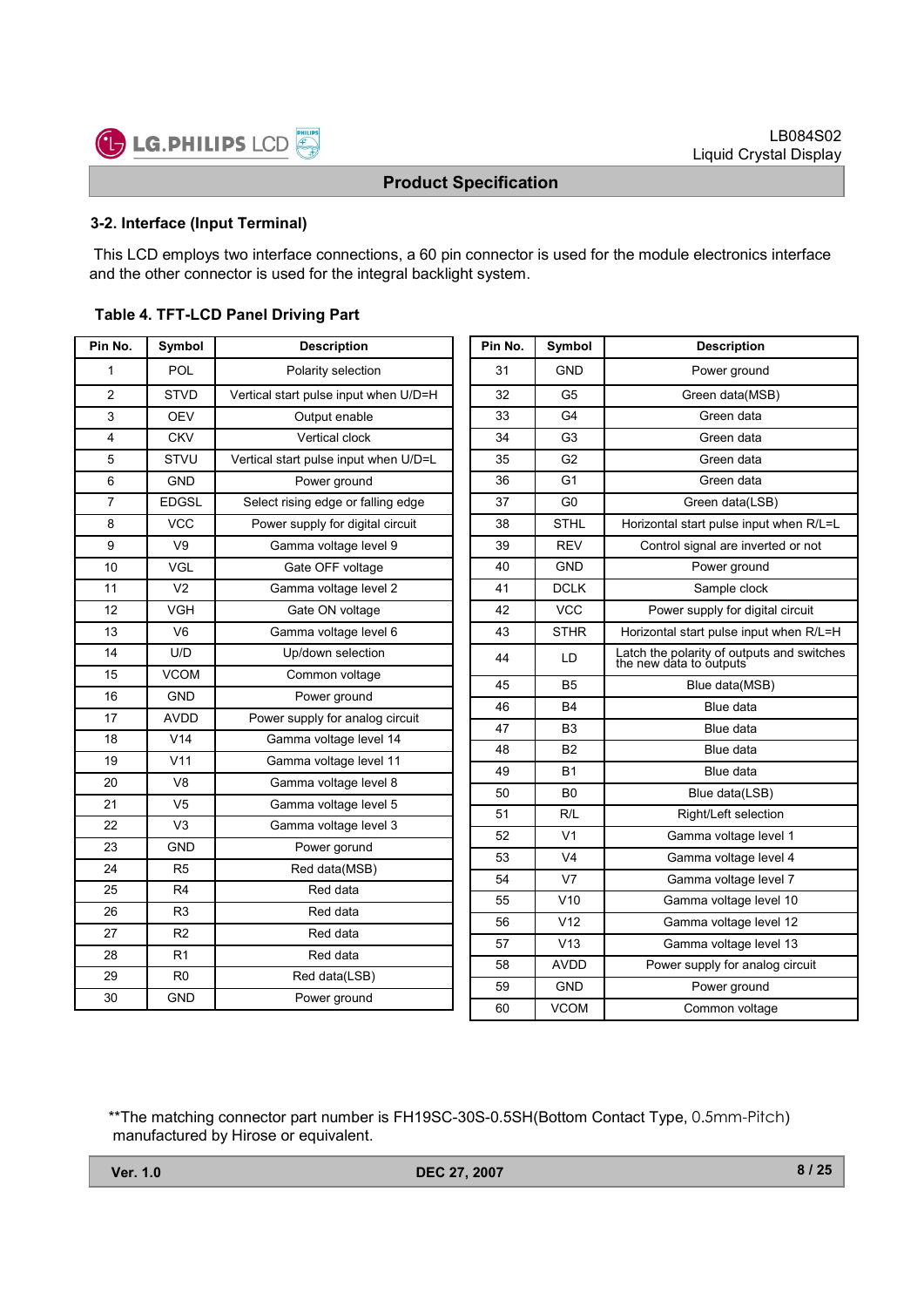

The backlight interface connector is a model BHSR-02VS-1, manufactured by JST or Compatible. The mating connector part number is SM02(8.0)B-BHSS-1-TB or equivalent.

#### **Table 5. BACKLIGHT CONNECTOR PIN CONFIGURATION (CN2)**

| Pin | Symbol | <b>Description</b>             | Remark       |
|-----|--------|--------------------------------|--------------|
|     |        | Power Supply For LED [Anode]   |              |
|     |        | Power Supply For LED [Cathode] | $INote 3-11$ |

[Note 3-1] The Anode side terminal is colored red and the Cathode side terminal is black.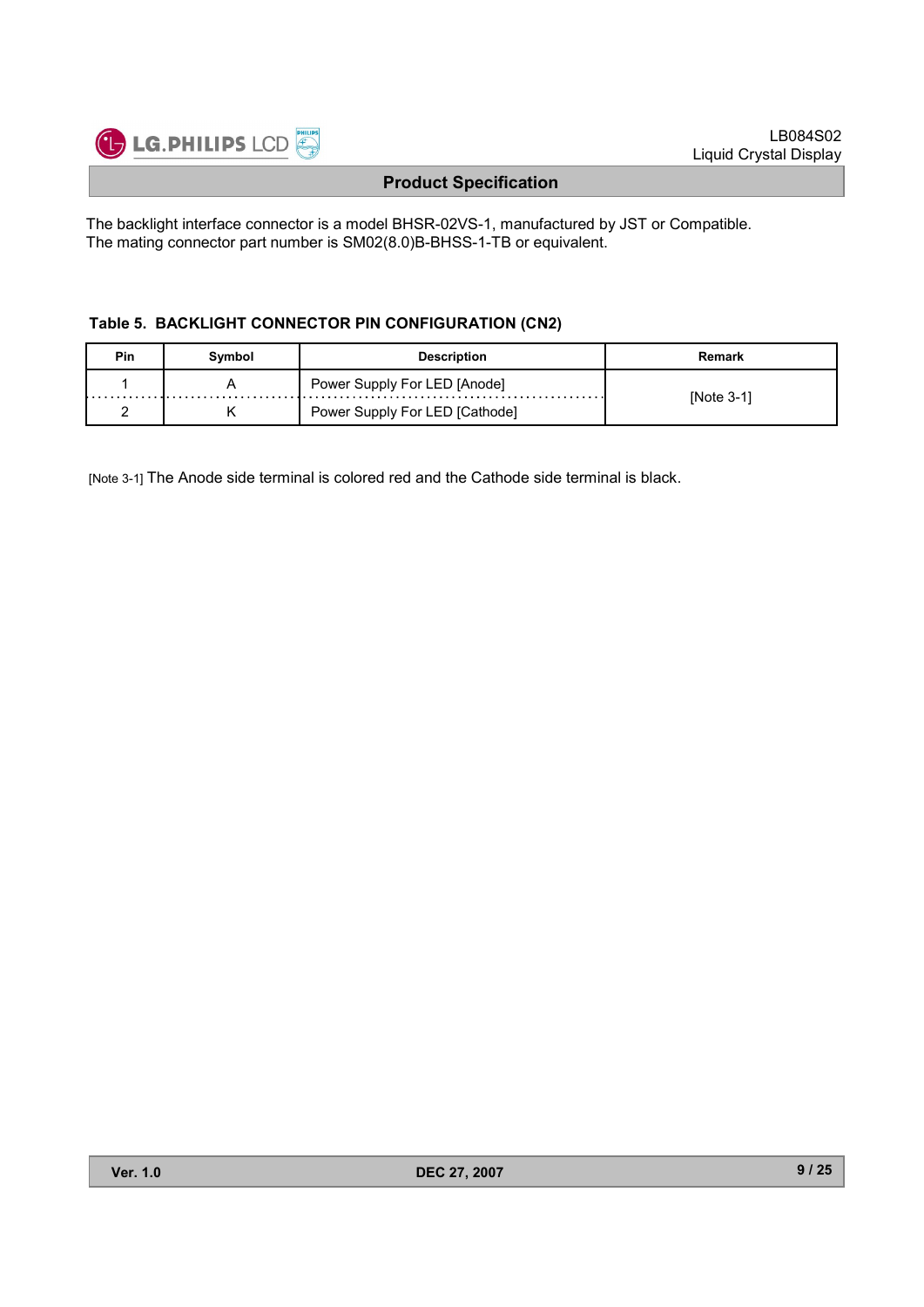

# **3-3. Signal Timing Specifications**

| Table 6. Timing Characteristics of input signals |
|--------------------------------------------------|
|--------------------------------------------------|

|           | <b>Parameter</b>                                                | Symbol      | Min                      | <b>Typ</b>               | <b>Max</b>               | Unit       | condition              |
|-----------|-----------------------------------------------------------------|-------------|--------------------------|--------------------------|--------------------------|------------|------------------------|
|           |                                                                 | fclk        | $\overline{\phantom{a}}$ | 50                       | 55                       | <b>MHz</b> | EDGSL='0'              |
|           | <b>CLK Frequency</b>                                            | fclk        |                          | 25                       | 27.5                     | <b>MHz</b> | EDGSL='1'              |
|           | CLK pulse width                                                 | <b>Tcw</b>  | 40%                      | $\overline{\phantom{a}}$ | 60%                      | Tcph       |                        |
| ${\bf s}$ | Data set-up time                                                | Tsu         | $\overline{\mathbf{4}}$  | $\overline{\phantom{a}}$ | $\overline{a}$           | ns         |                        |
|           | Data hold time                                                  | Thd         | $\overline{2}$           | $\overline{\phantom{a}}$ | $\overline{\phantom{a}}$ | ns         |                        |
| O         | Propagation delay of DIO2/1                                     | Tphl        | 6                        | 10                       | 15                       | ns         | $CL = 25pF$<br>Output) |
| U         | Time that the last data to LD                                   | Tld         | 1                        | $\blacksquare$           | $\overline{a}$           | Tcph       |                        |
| R         | Pulse width of LD<br>Time that LD to DIO 1/2<br>POL Set-up time | Twld        | $\overline{2}$           | $\blacksquare$           | $\blacksquare$           | Tcph       |                        |
| C         |                                                                 | <b>Tlds</b> | 5                        | $\frac{1}{2}$            | $\overline{a}$           | Tcph       |                        |
| Е         |                                                                 | Tpsu        | 6                        | ÷                        |                          | ns         | POL to LD              |
|           | POL hold time                                                   | Tphd        | 6                        | $\overline{a}$           |                          | ns         | POL to LD              |
|           | Output stable time                                              | <b>Tst</b>  | $\overline{\phantom{a}}$ | $\overline{a}$           | $\boldsymbol{9}$         | ns         |                        |
|           | Repair output delay stable time                                 | Tst1        | $\overline{\phantom{a}}$ | $\frac{1}{2}$            | 20                       | us         |                        |
|           | <b>GSC Frequency</b>                                            | fclk        | $\overline{\phantom{a}}$ |                          | 200                      | <b>KHz</b> |                        |
| G         | <b>GSC Rise Time</b>                                            | trck        | $\overline{a}$           | $\overline{a}$           | 100                      | ns         |                        |
|           | <b>GSC Falling Time</b>                                         | tfck        | $\overline{\phantom{a}}$ | $\blacksquare$           | 100                      | ns         |                        |
| A         | <b>GSC Pulse Width</b>                                          | pwclk       | 500                      | $\overline{\phantom{a}}$ | $\overline{a}$           | ns         |                        |
| T         | GSP1/2 Setup Time                                               | tsu         | 200                      | $\qquad \qquad -$        | $\overline{a}$           | ns         |                        |
| Е         | GSP1/2 Hold Time                                                | thd         | 300                      | $\overline{a}$           | $\overline{a}$           | ns         |                        |
|           | <b>GOE Pulse Width</b>                                          | twcl        | 1                        | $\overline{a}$           |                          | <b>us</b>  |                        |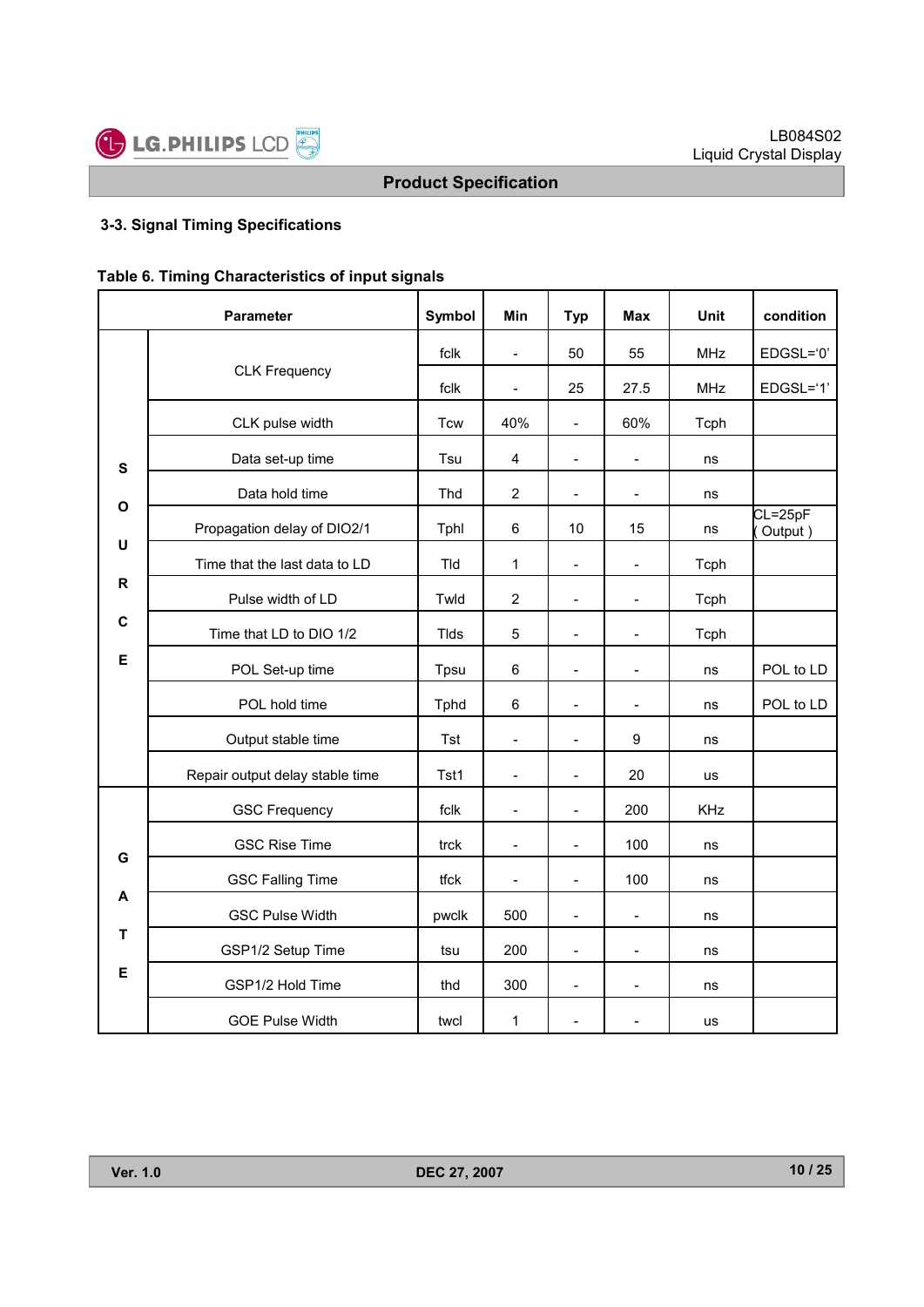

#### **3-4. Timing Diagram**

ྙ Source D-IC Timing Diagram

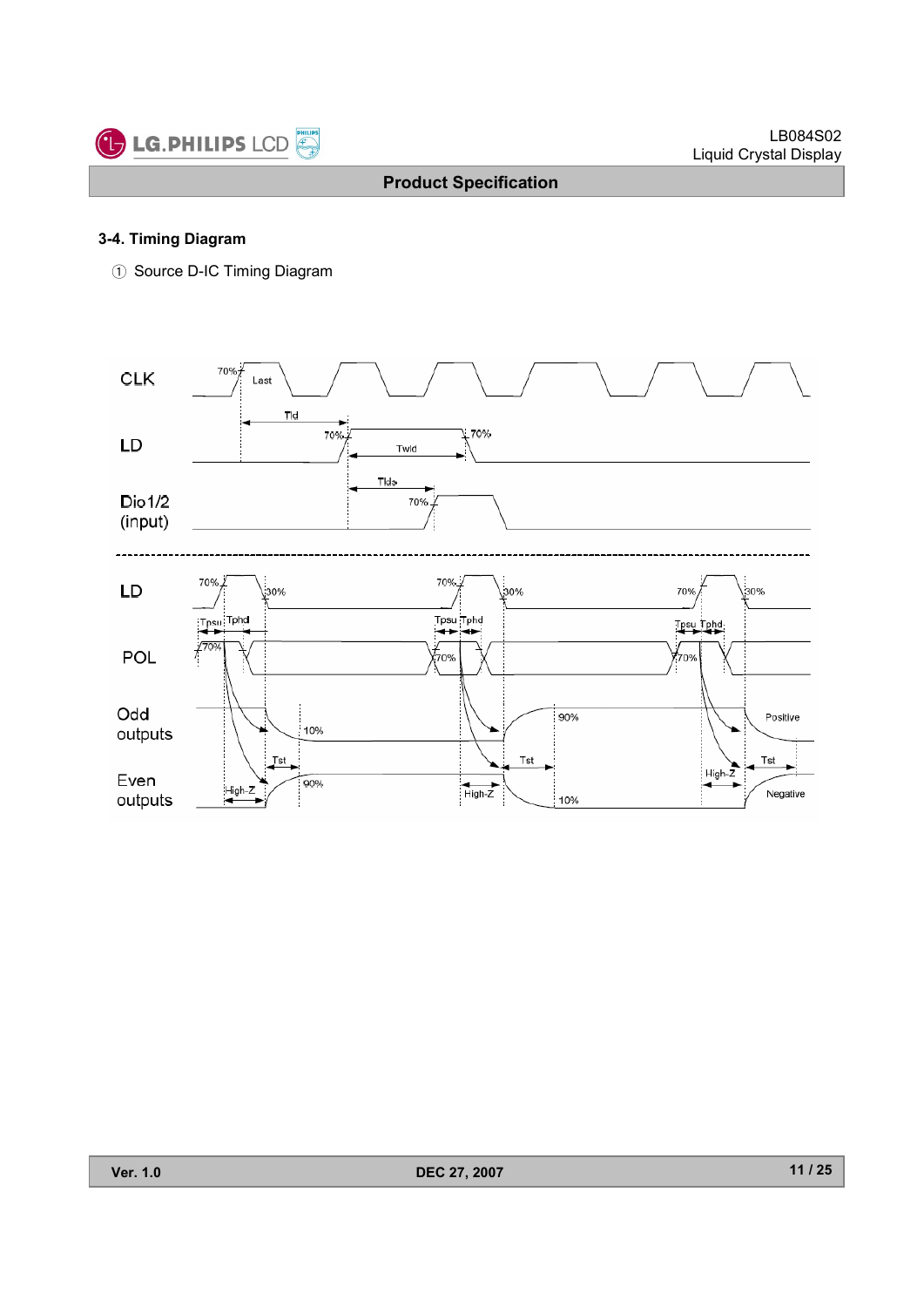

ྚ Gate D-IC Timing Diagram

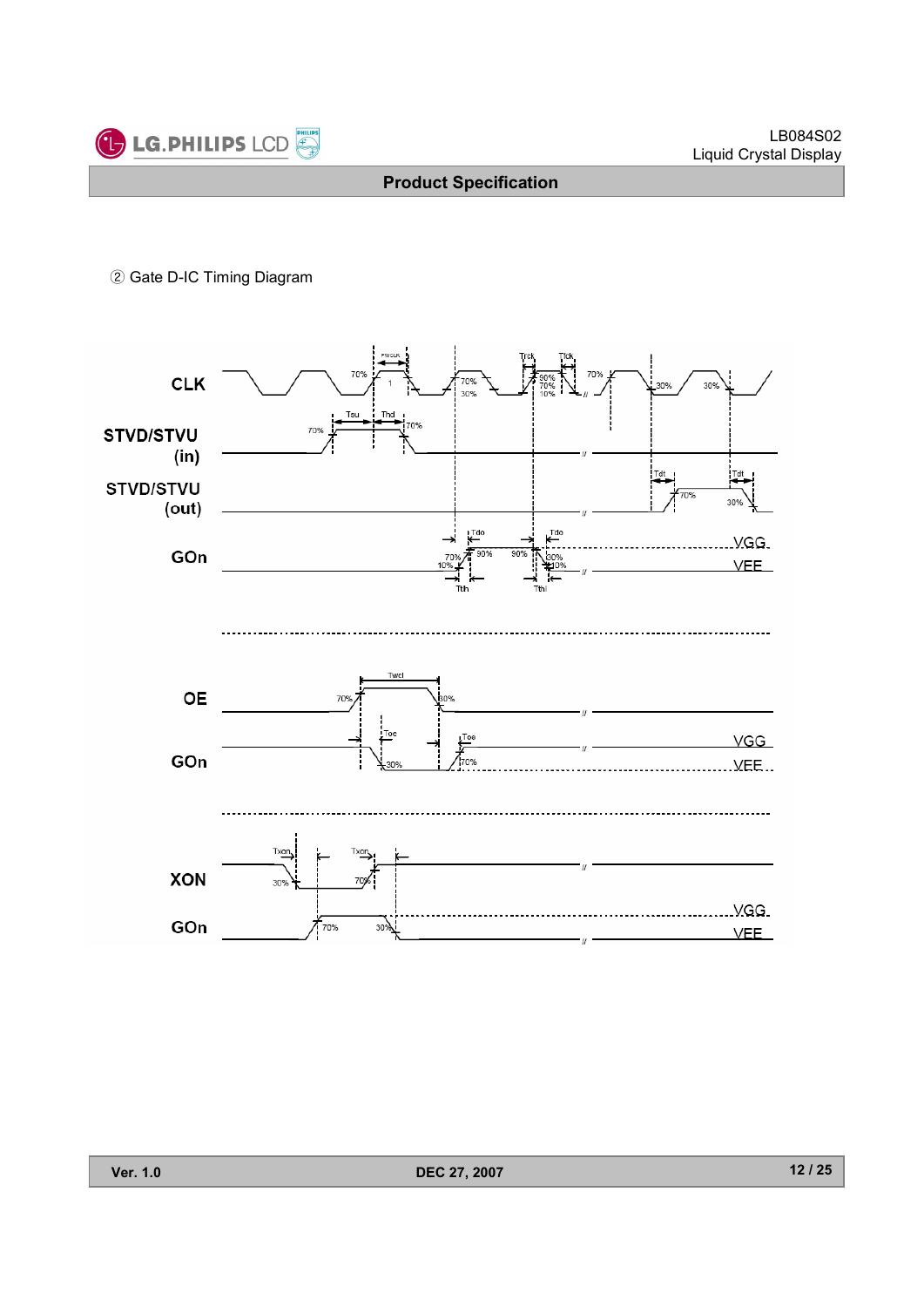

#### **3-5. Detail Description of Pin Functions**

1. U D is used as input pin for selecting the shifting direction of bi-directional shift register.

| U_D | <b>Output Shift</b> | <b>STV Input Pin</b> |
|-----|---------------------|----------------------|
|     | Up to Down          | <b>STVD</b>          |
|     | Down to Up          | <b>STVU</b>          |

2. R L is is used as input pin for the horizontal scanning direction. If R L is H, STHR is the Input Pin for the Source Start Pulse(STH=SSP). Otherwise(If R\_L is L), STHL is the Input Pin for the SSP.

| R L | <b>Scanning Direction</b> | <b>STH Input Pin</b> |
|-----|---------------------------|----------------------|
|     | Form Left to Right        | <b>STHR</b>          |
|     | From Right to Left        | <b>STHL</b>          |

# **3-6. Recommended Gamma Correction Voltage [V1 to V14]** (VDD=8V)

| <b>Symbol</b>  | Values(Typ) | Unit | <b>Remark</b> |
|----------------|-------------|------|---------------|
| V <sub>1</sub> | (7.26)      |      |               |
| V <sub>2</sub> | (7.15)      |      |               |
| V3             | (6.15)      |      |               |
| V <sub>4</sub> | (5.76)      |      |               |
| V <sub>5</sub> | (5.51)      |      |               |
| V <sub>6</sub> | (5.11)      |      |               |
| V7             | (4.98)      |      |               |
| V8             | (3.31)      | V    | [Note 3-3]    |
| V9             | (3.14)      |      |               |
| V10            | (2.60)      |      |               |
| V11            | (2.26)      |      |               |
| V12            | (1.86)      |      |               |
| V13            | (0.83)      |      |               |
| V14            | (0.72)      |      |               |

[Note 3-3] Be sure to maintain the voltage relationships of AVDD > V1 > V2 > V3 > V4 > V5 > V6 > V7 ; V8 > V9 > V10 > V11 > V12 > V13 > V14 > GND+0.1V

| <b>Ver. 1.0</b> | DEC 27, 2007 | 13/25 |
|-----------------|--------------|-------|
|                 |              |       |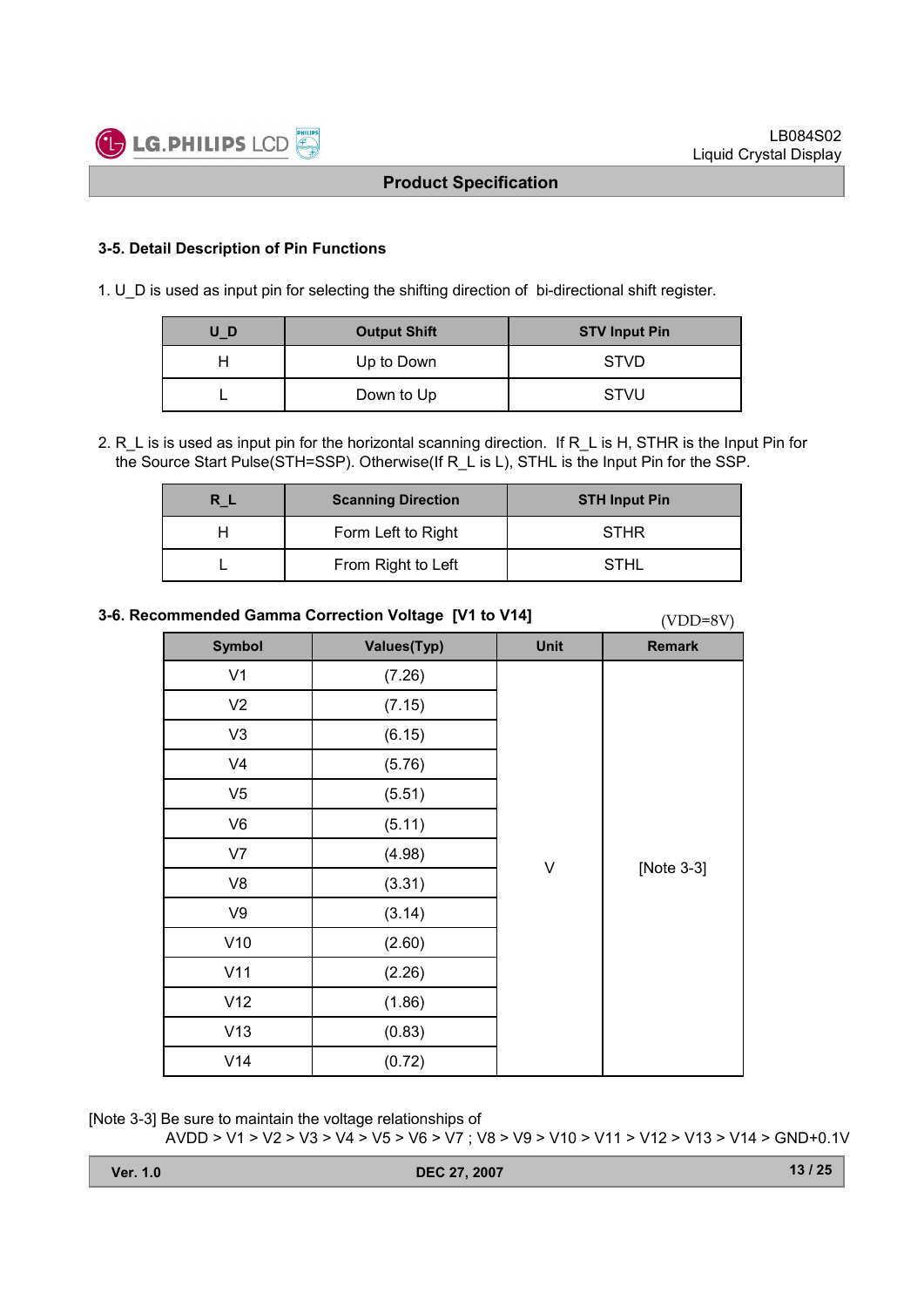

# **4. Optical Specifications**

Optical characteristics are determined after the unit has been 'ON' and stable for approximately 30 minutes in a dark environment at 25°C. The values specified are at an approximate distance 50cm from the LCD surface at a viewing angle of  $\Phi$  and  $\Theta$  equal to 0°.

FIG. 1 presents additional information concerning the measurement equipment and method.



#### **FIG. 1 Optical Characteristic Measurement Equipment and Method**



| Ta=25°C, VCC=3.3V, fv=60Hz, f <sub>CLK</sub> = 33.26MHz, $I_{BL}$ = 5.5mA <sub>RMS</sub> |                |                         |            |      |                   |               |  |  |  |  |
|------------------------------------------------------------------------------------------|----------------|-------------------------|------------|------|-------------------|---------------|--|--|--|--|
| <b>Parameter</b>                                                                         |                | <b>Values</b><br>Symbol |            |      |                   | <b>Remark</b> |  |  |  |  |
|                                                                                          |                | Min                     | <b>Typ</b> | Max  | <b>Units</b>      |               |  |  |  |  |
| Contrast Ratio                                                                           | CR.            | 400                     | 500        |      |                   | [Note 4-1]    |  |  |  |  |
| Surface Luminance, white                                                                 | $L_{WH}$       | 200                     | 250        |      | cd/m <sup>2</sup> | [Note $4-2$ ] |  |  |  |  |
| Luminance Variation                                                                      | $\delta$ white |                         | 1.25       | 1.4  |                   | [Note 4-3]    |  |  |  |  |
| Response Time                                                                            |                |                         |            |      |                   | [Note $4-4$ ] |  |  |  |  |
| Rise Time                                                                                | $Tr_R$         |                         | 10         | 20   | ms                |               |  |  |  |  |
| : Decay Time                                                                             | $Tr_D$         |                         | 15         | 30   | ms                |               |  |  |  |  |
| <b>Color Coordinates</b>                                                                 |                |                         |            |      |                   | [Note 4-2]    |  |  |  |  |
| : WHITE                                                                                  | <b>WX</b>      | 0.26                    | 0.31       | 0.36 |                   |               |  |  |  |  |
|                                                                                          | WY.            | 0.28                    | 0.33       | 0.38 |                   |               |  |  |  |  |
| Viewing Angle                                                                            |                |                         |            |      |                   | [Note 4-5]    |  |  |  |  |
| x axis, right $(\Phi = 0^{\circ})$                                                       | $\Theta$ r     | 60                      | 70         |      | degree            |               |  |  |  |  |
| x axis, left ( $\Phi$ =180°)                                                             | $\Theta$       | 60                      | 70         |      | degree            |               |  |  |  |  |
| y axis, up ( $\Phi$ =90°)                                                                | $\Theta$ u     | 40                      | 50         |      | degree            |               |  |  |  |  |
| y axis, down ( $\Phi$ =270°)                                                             | $\Theta$ d     | 60                      | 70         |      | degree            |               |  |  |  |  |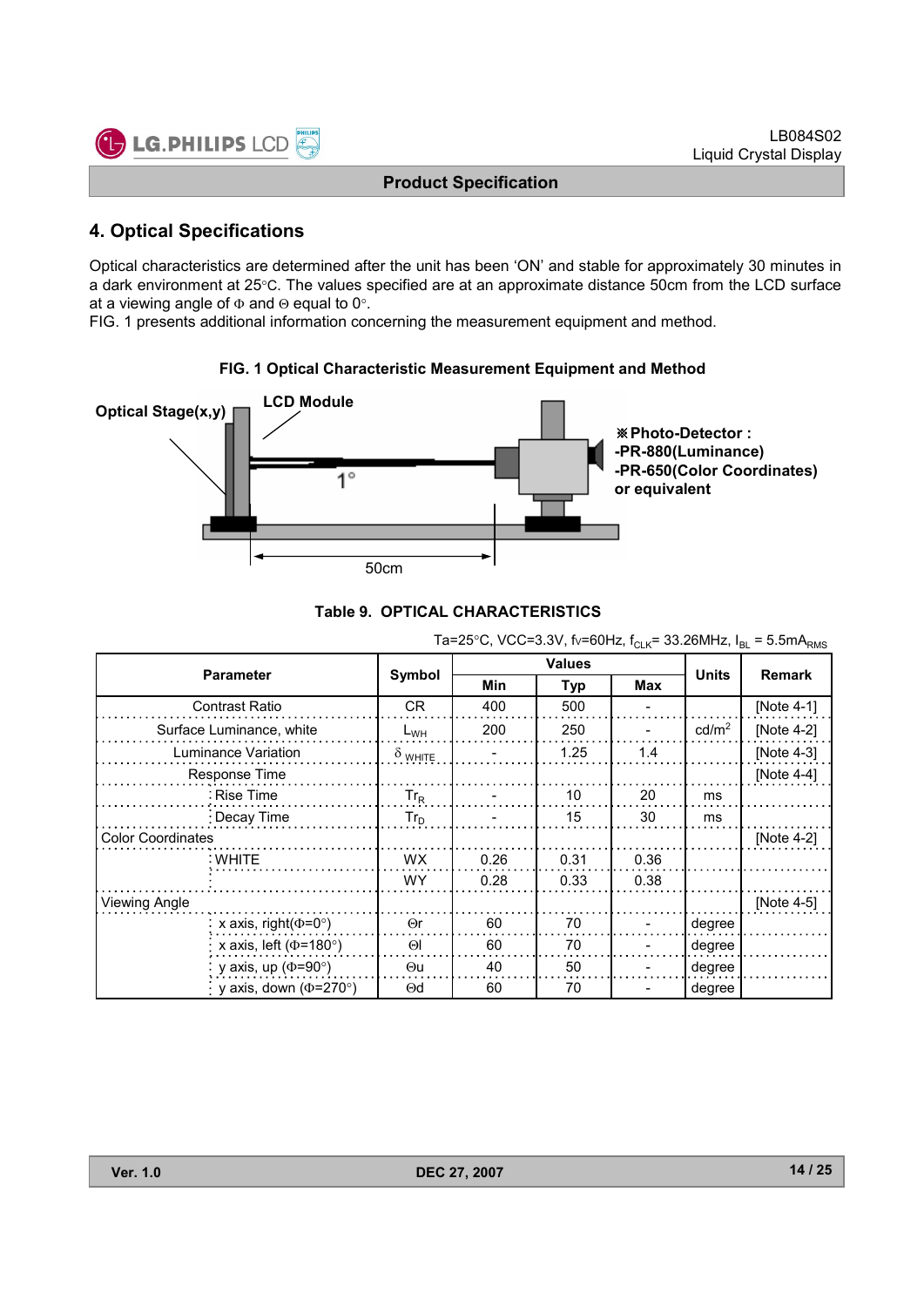

[Note 4-1] Contrast Ratio(CR) is defined mathematically as

Surface Luminance with all white pixels

```
Contrast Ratio =
```
Surface Luminance with all black pixels

- [Note 4-2] Surface luminance is measured at the center point( $L_1$ ) of the LCD with all pixels displaying white at the distance of 50cm by PR-880. Color Coordinates are measured at the center point( $L_1$ ) of the LCD with all pixels displaying red, green, blue and white at the distance of 50cm by PR-650. For more information, refer to the FIG 1 and FIG 2.
- [Note 4-3] Luminance % uniformity is measured for 9 point For more information see FIG 2.  $\delta$  WHITE = Maximum(L1,L2, ….. L9)  $\div$  Minimum(L1,L2, ….. L9)
- [Note 4-4] Response time is the time required for the display to transition from white to black (Rise Time,  $Tr_R$ ) and from black to white(Decay Time,  $Tr_D$ ). For additional information see FIG 3.
- [Note 4-5] Viewing angle is the angle at which the contrast ratio is greater than 10. The angles are determined for the horizontal or x axis and the vertical or y axis with respect to the z axis which is normal to the LCD surface. For more information see FIG 4.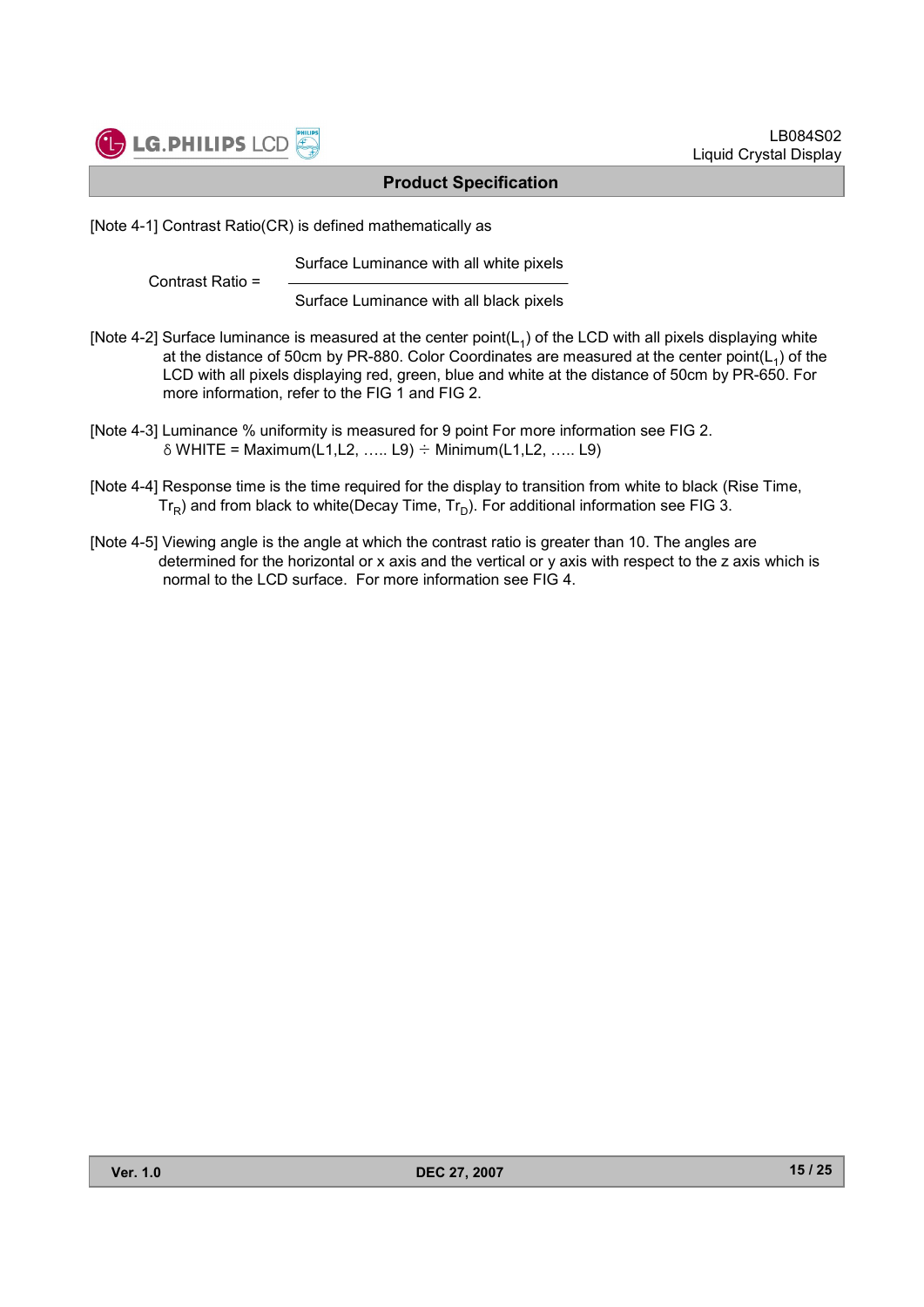

#### **FIG. 2 Luminance**

<measuring point for surface luminance & measuring point for luminance variation>



#### **FIG. 3 Response Time**

The response time is defined as the following figure and shall be measured by switching the input signal for "black" and "white".

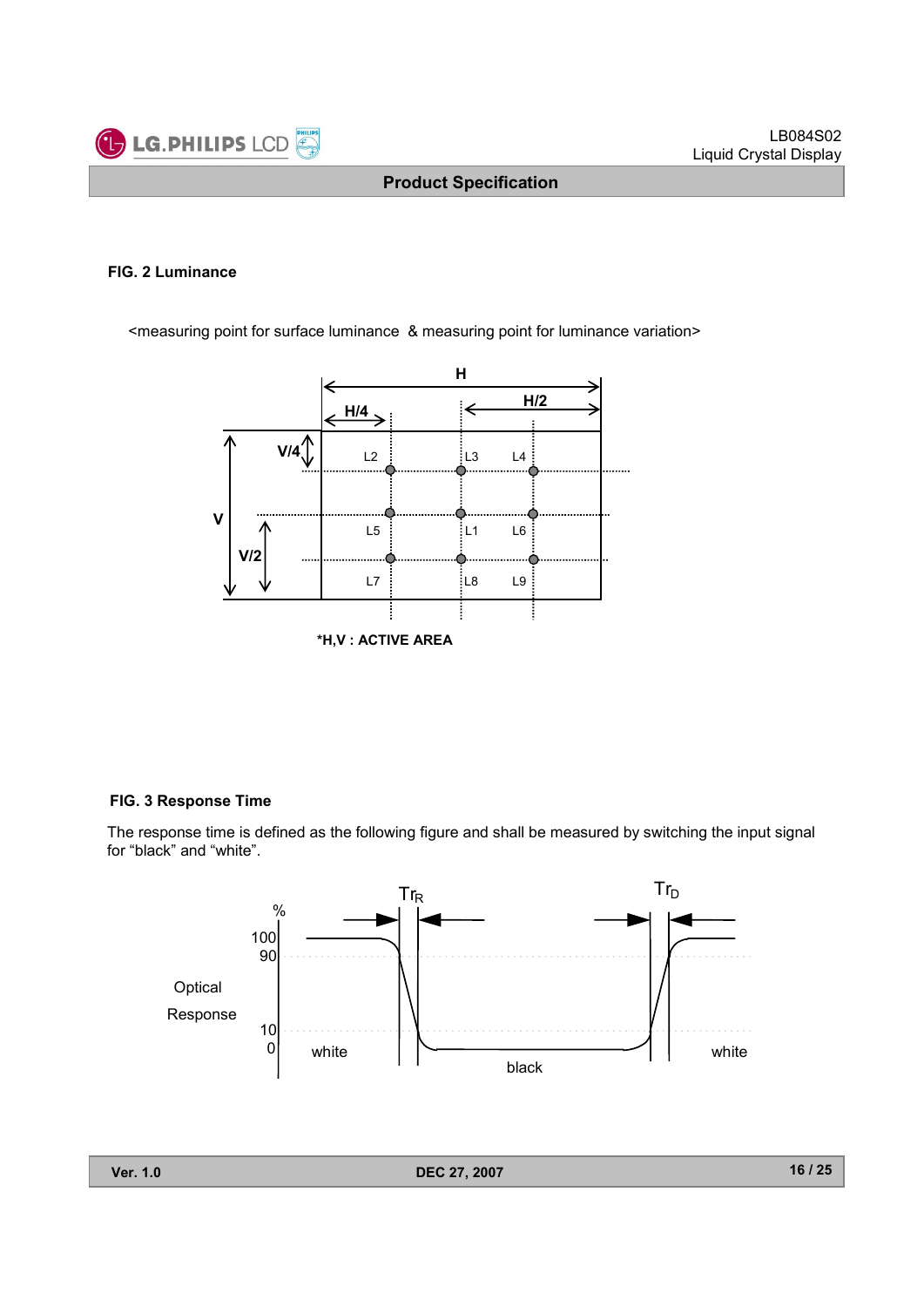

#### **FIG. 4 Viewing angle**



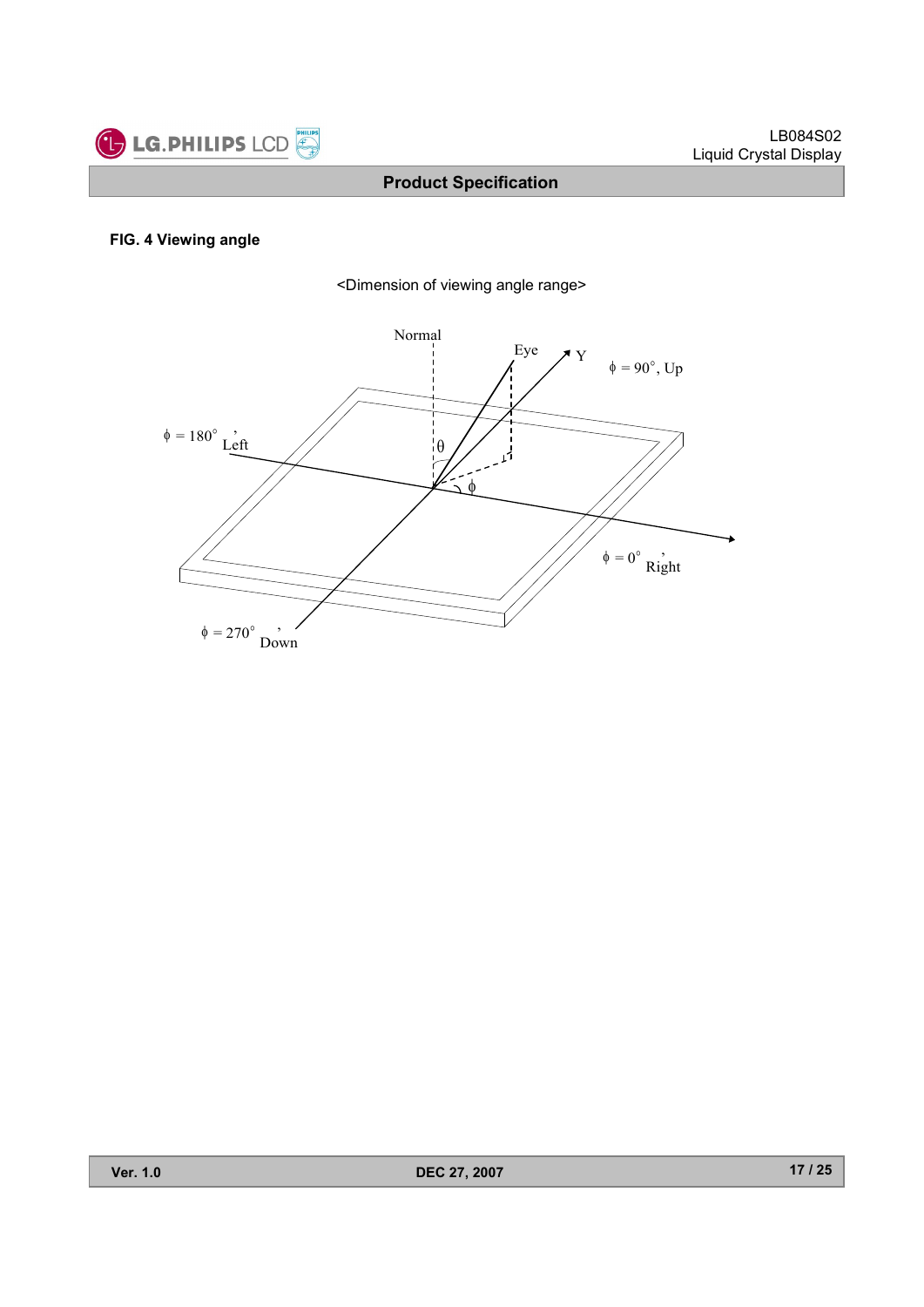

# **5. Mechanical Characteristics**

The contents provide general mechanical characteristics for the model LB084S02. In addition the figures in the next page are detailed mechanical drawing of the LCD.

|                          | Horizontal                                  | 189.75 mm(Typ)  |  |  |  |
|--------------------------|---------------------------------------------|-----------------|--|--|--|
| <b>Outline Dimension</b> | Vertical                                    | 149.4 mm(Typ)   |  |  |  |
|                          | Depth                                       | 6.3 mm (Typ.)   |  |  |  |
| Bezel Area               | Horizontal                                  | 172.8 mm (Typ.) |  |  |  |
|                          | Vertical                                    | 130.2mm (Typ.)  |  |  |  |
|                          | Horizontal                                  | 170.4 mm (Typ.) |  |  |  |
| Active Display Area      | Vertical                                    | 127.8 mm (Typ.) |  |  |  |
| Weight                   | 300g(Typ.) / 310g (Max.)                    |                 |  |  |  |
| Surface Treatment        | Anti-glare treatment of the front polarizer |                 |  |  |  |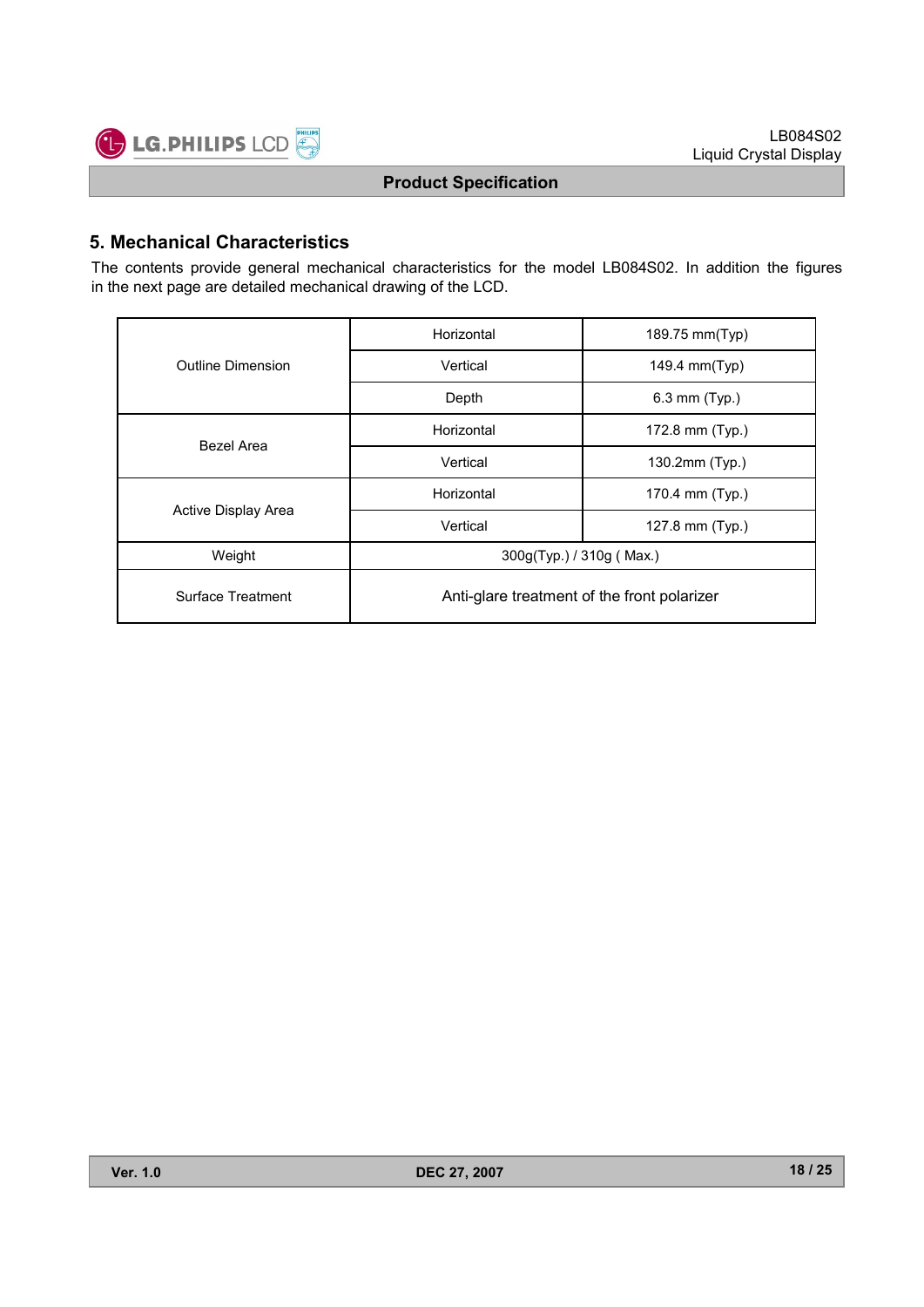

<FRONT VIEW> Unit:[mm], General tolerance: ± 0.3mm

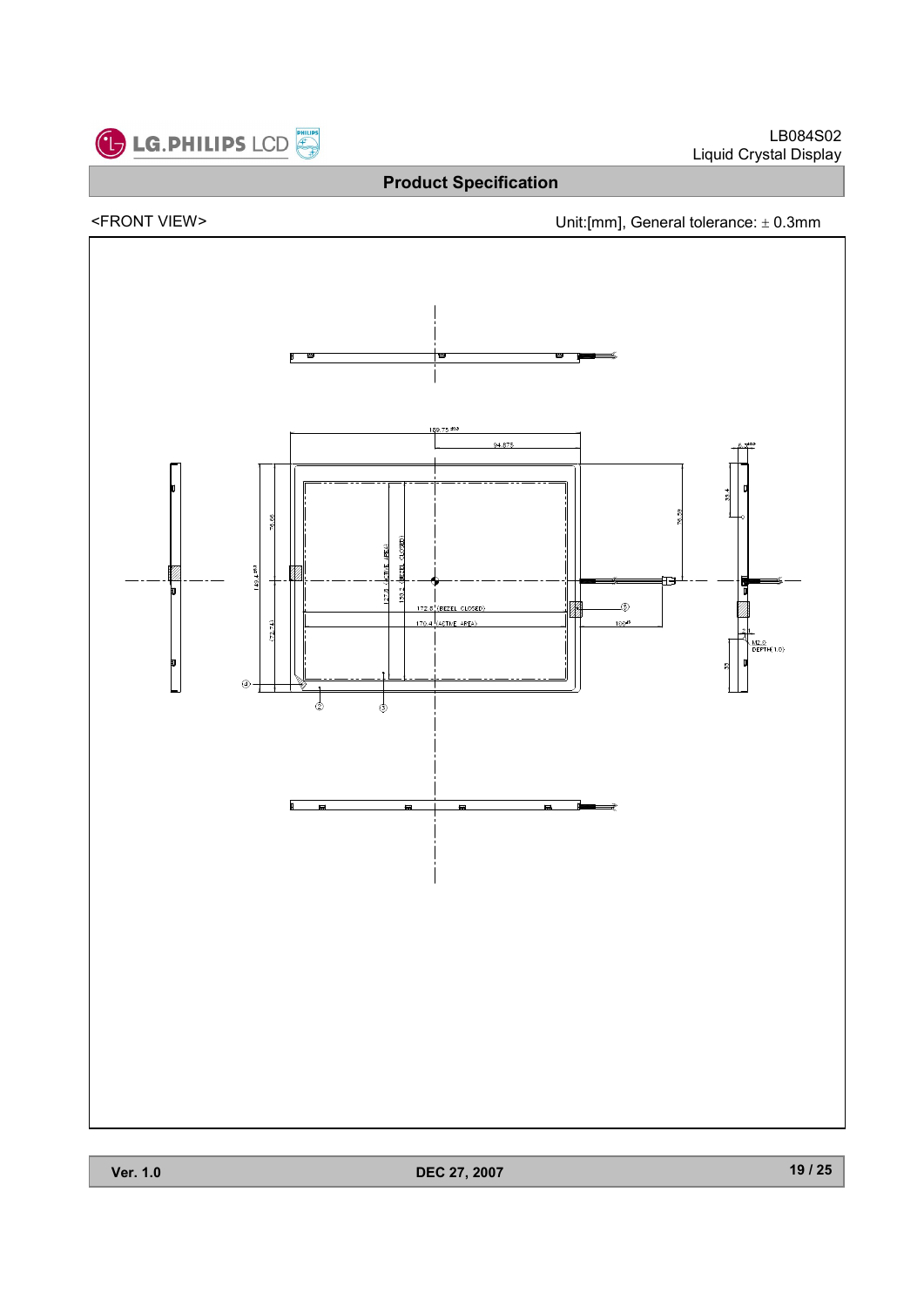

# <REAR VIEW> Unit:[mm], General tolerance: ± 0.3mm

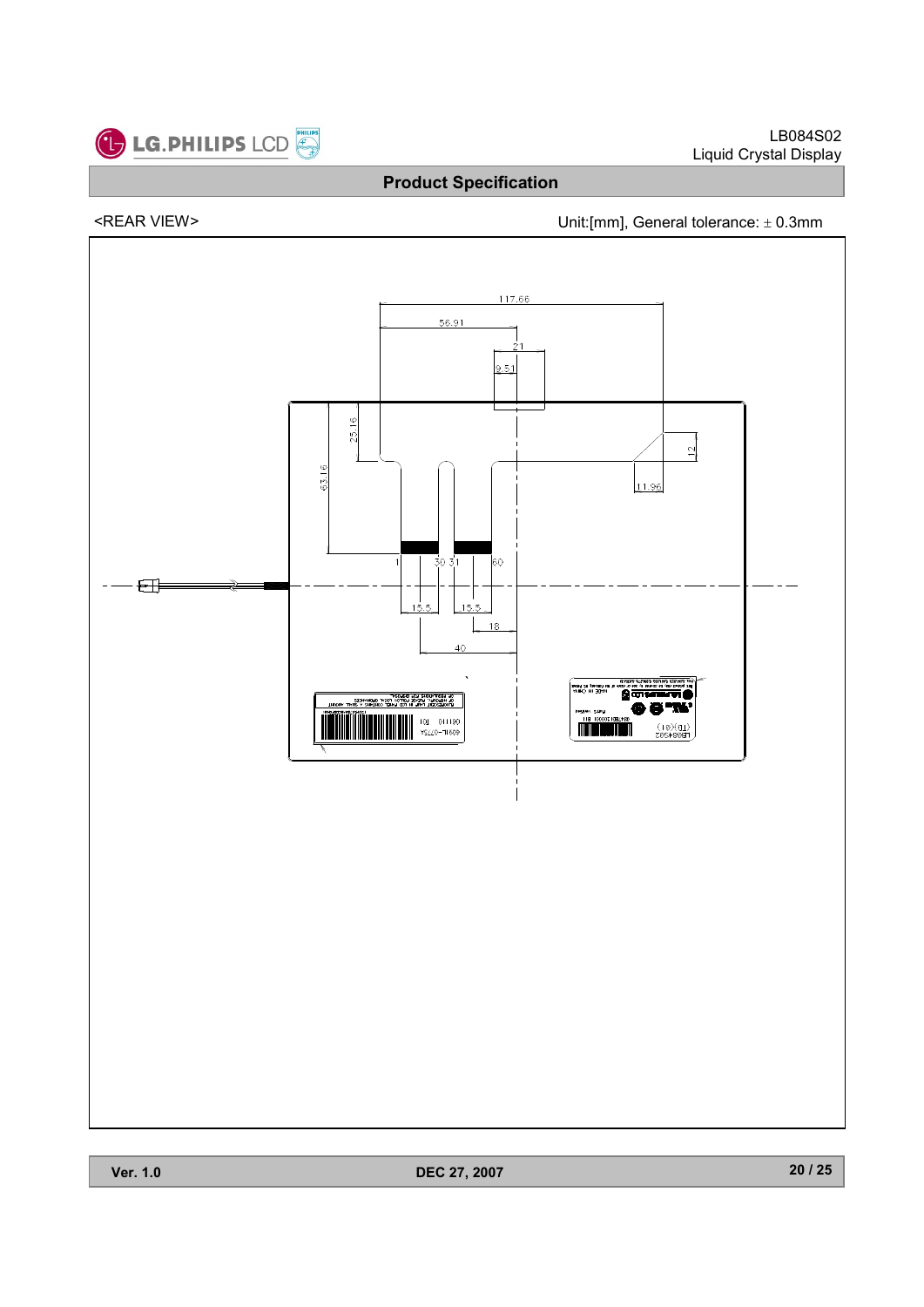

# **6. Reliability**

| No. | <b>Test Items</b>                                           | <b>Test Condition</b>                                                                                                                   | Remark         |
|-----|-------------------------------------------------------------|-----------------------------------------------------------------------------------------------------------------------------------------|----------------|
|     | High Temperature Storage Test                               | Ta=70℃ 240h                                                                                                                             | [Note 6-1,2,3] |
| 2   | Low Temperature Storage Test                                | Ta=-20℃ 240h                                                                                                                            | [Note 6-1,2,3] |
| 3   | <b>High Temperature Operation Test</b>                      | Ta=60℃<br>240h                                                                                                                          | [Note 6-1,2,3] |
| 4   | Low Temperature Operation Test                              | Ta =-10 $^{\circ}$ C 240h                                                                                                               | [Note 6-1,2,3] |
| 5   | High Temperature and High Humidity<br><b>Operation Test</b> | Ta=50℃ 80%RH 240h                                                                                                                       | [Note 6-1,2,3] |
| 6   | Electro Static Discharge Test                               | -Panel Surface/Top Case<br>: 150pF, 150Ω<br>(Air: $\pm$ 15kV, Contact: $\pm$ 8kV)<br>-FPC input terminal : 100pF $\pm 200$ V 0 $\Omega$ |                |
| 7   | <b>Shock Test</b><br>(non-operating)                        | Half sine wave, 80G, 11ms<br>3 times shock of each six faces                                                                            |                |
| 8   | <b>Vibration Test</b><br>(non-operating)                    | Sine wave, $10 \sim 500 \sim 10$ Hz,<br>1.5G, 0.37 oct/min<br>3 axis, 1hour/axis                                                        |                |
| 9   | Thermal Shock Test                                          | $-10^{\circ}$ C(0.5h) ~ 60 $^{\circ}$ C(0.5h) / 100 cycles                                                                              |                |

[Note 6-1]  $T_a$  = Ambient Temperature

[Note 6-2] In the Reliability Test, Confirm performance after leaving in room temp.

[Note 6-3] In the standard condition, there shall be no practical problems that may affect the display function. After the reliability test, we can guarantee the product only when the corrosion is causing its malfunction. The corrosion causing no functional defect can not be guaranteed.

Ta= Ambient Temperature

{ Result Evaluation Criteria }

There should be no change which might affect the practical display function when the display quality test is conducted under normal operating condition.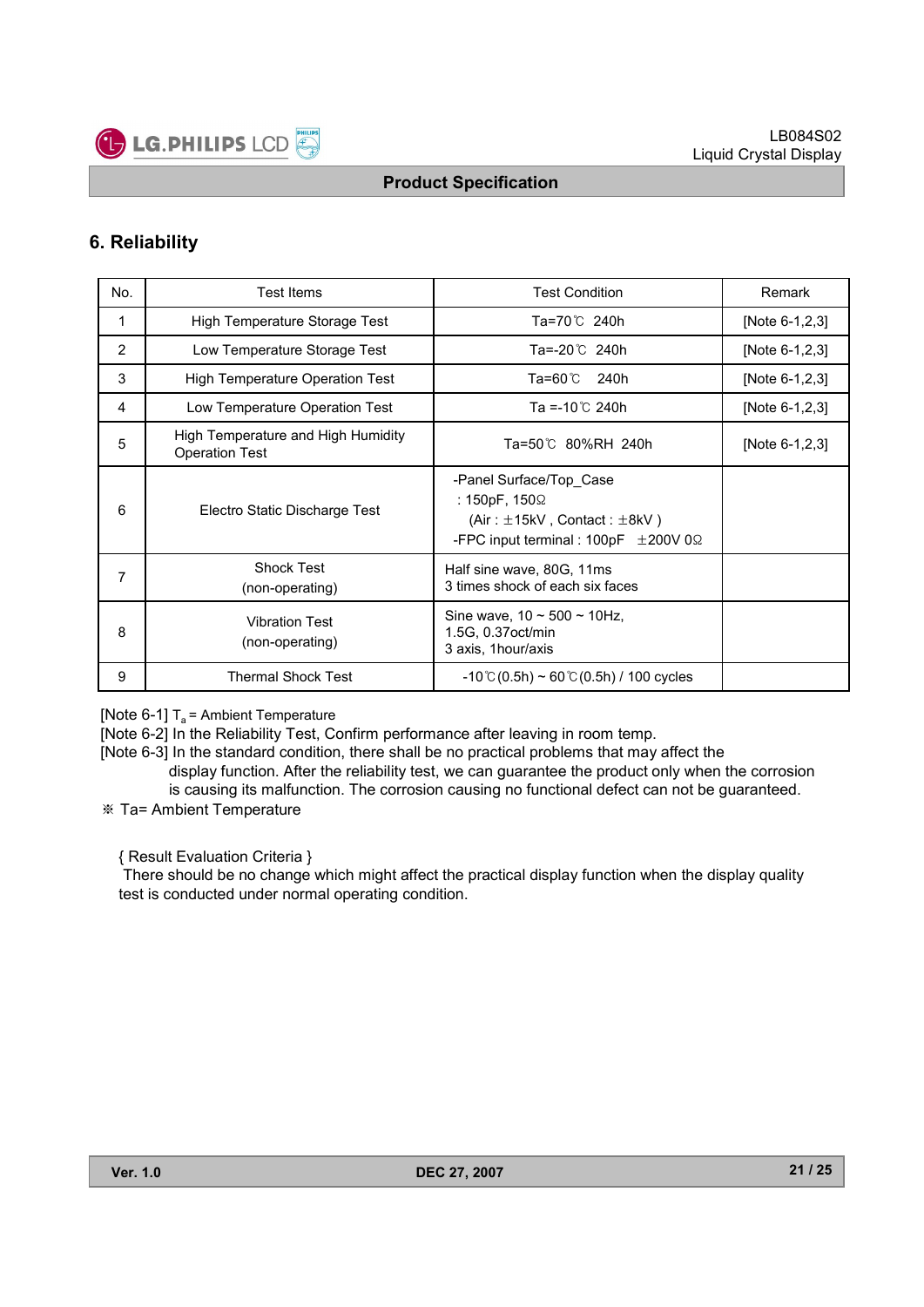

#### **7. International Standards**

#### **7-1. Safety**

a) UL 60950, Third Edition, Underwriters Laboratories, Inc., Dated Dec. 11, 2000.

Standard for Safety of Information Technology Equipment, Including Electrical Business Equipment. b) CAN/CSA C22.2, No. 60950, Third Edition, Canadian Standards Association, Dec. 1, 2000. Standard for Safety of Information Technology Equipment, Including Electrical Business Equipment.

c) EN 60950 : 2000, Third Edition IEC 60950 : 1999, Third Edition

European Committee for Electrotechnical Standardization(CENELEC)

EUROPEAN STANDARD for Safety of Information Technology Equipment Including Electrical Business Equipment.

# **7-2. EMC**

a) ANSI C63.4 "Methods of Measurement of Radio-Noise Emissions from Low-Voltage Electrical and Electrical Equipment in the Range of 9kHZ to 40GHz. "American National Standards Institute(ANSI), 1992

b) C.I.S.P.R. "Limits and Methods of Measurement of Radio Interface Characteristics of Information Technology Equipment." International Special Committee on Radio Interference.

c) EN 55022 "Limits and Methods of Measurement of Radio Interface Characteristics of Information Technology Equipment." European Committee for Electrotechnical Standardization.(CENELEC), 1998 ( Including A1: 2000 )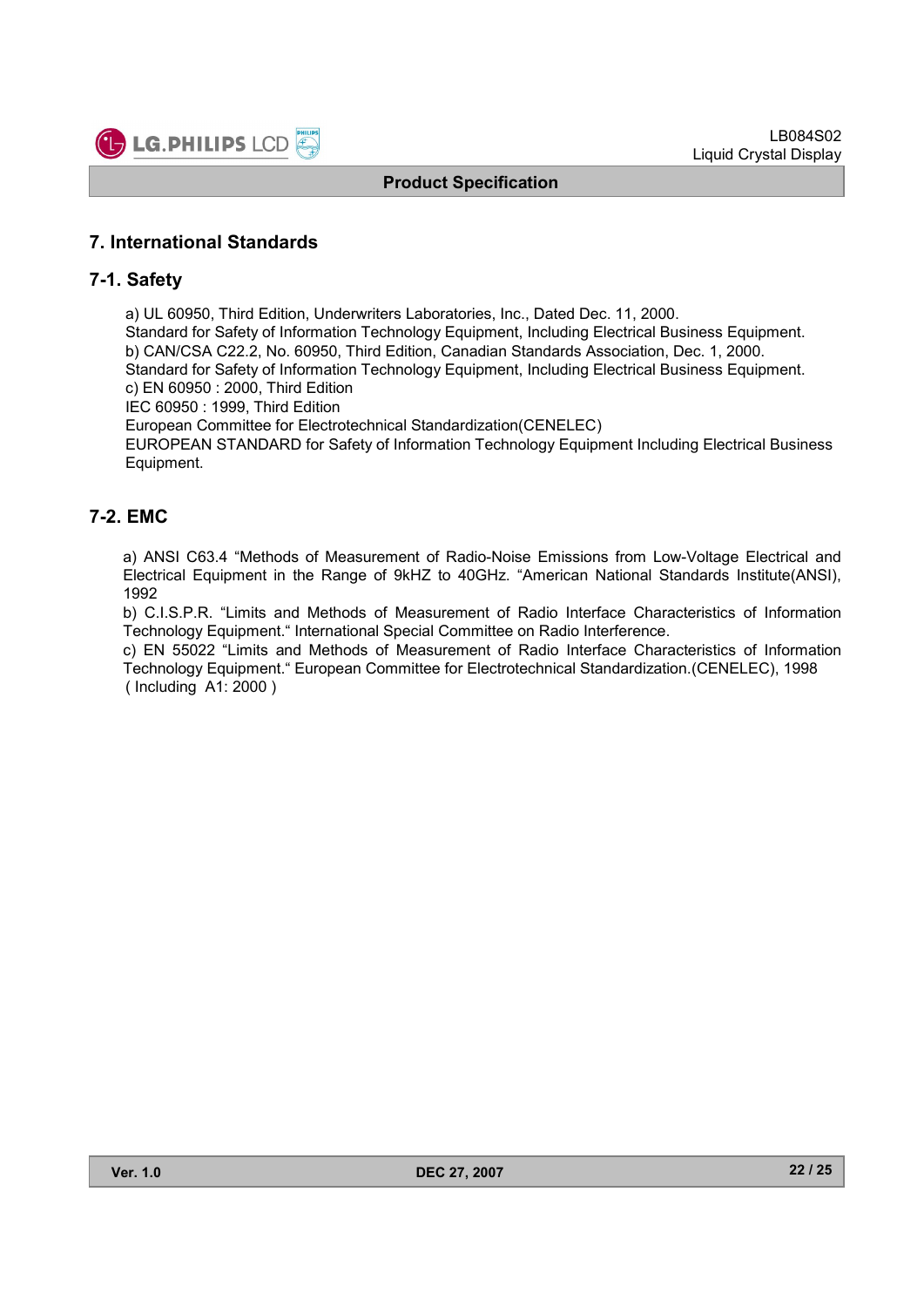

# **8. Packing**

# **8-1. Designation of Lot Mark**

a) Lot Mark



A,B,C : SIZE(INCH) D : YEAR

E : MONTH F ~ M : SERIAL NO.

Note

1. YEAR

| Year | 2001 | 2002 | 2003 | 2004 | 2005 | 2006 | 2007 | 2008 | 2009 | 2010 |
|------|------|------|------|------|------|------|------|------|------|------|
| Mark |      |      |      |      |      |      |      |      |      |      |

2. MONTH

| Month | Jan | Feb | Mar | Apr | May | Jun | Jul | Aug | Sep | Oct | Nov | Dec |
|-------|-----|-----|-----|-----|-----|-----|-----|-----|-----|-----|-----|-----|
| Mark  |     | -   |     |     |     |     |     |     |     |     | -   |     |

b) Location of Lot Mark

Serial No. is printed on the label. The label is attached to the backside of the LCD module. This is subject to change without prior notice.

#### **8-2. Packing Form**

a) Package quantity in one box : 22 pcs

b) Box Size(mm) : 475\*262\*228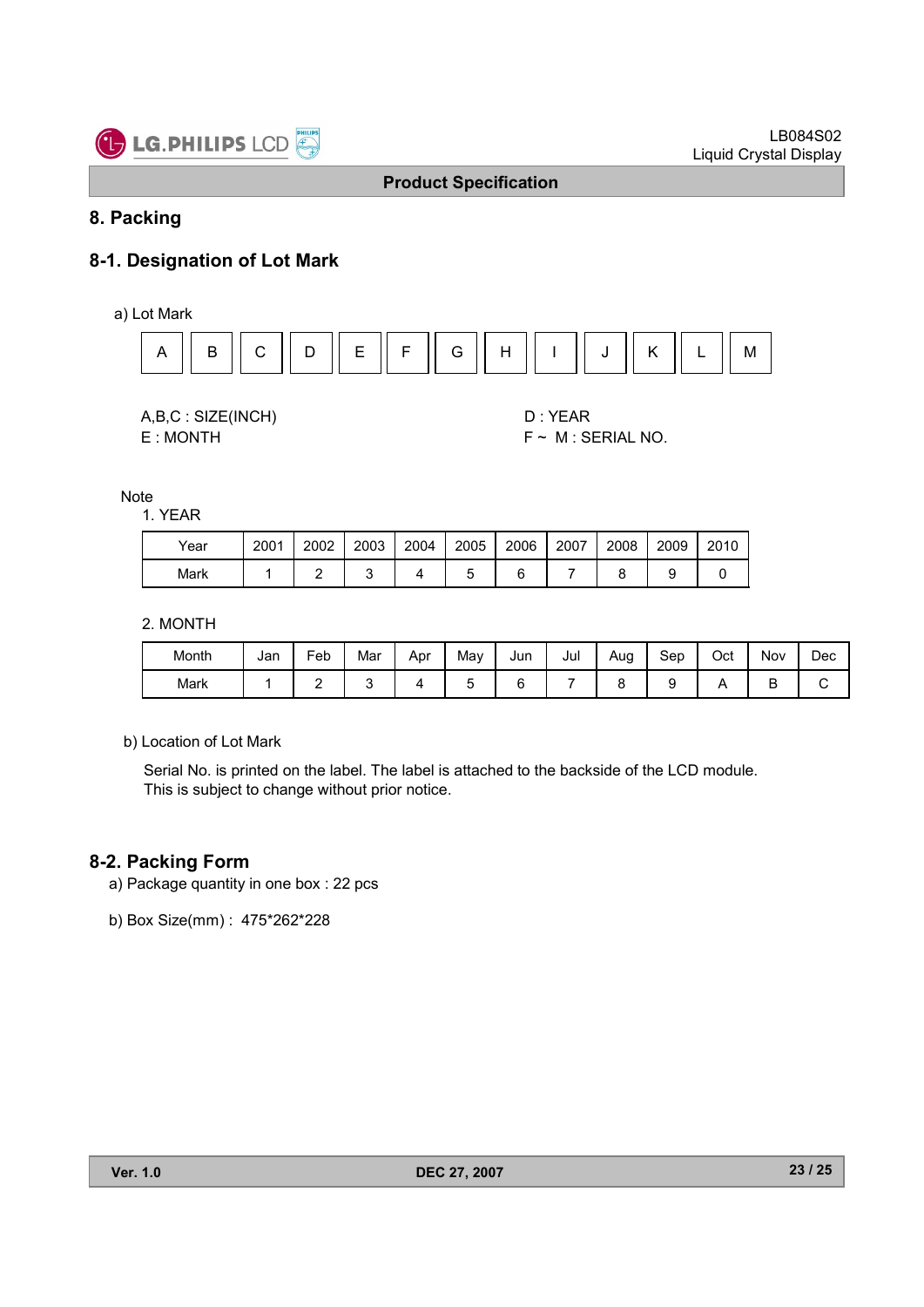# **9. PRECAUTIONS**

Please pay attention to the followings when you use this TFT LCD module.

# **9-1. MOUNTING PRECAUTIONS**

- (1) You must mount a module using holes arranged in four corners or four sides.
- (2) You should consider the mounting structure so that uneven force (ex. Twisted stress) is not applied to the module. And the case on which a module is mounted should have sufficient strength so that external force is not transmitted directly to the module.
- (3) Please attach the surface transparent protective plate to the surface in order to protect the polarizer. Transparent protective plate should have sufficient strength in order to the resist external force.
- (4) You should adopt radiation structure to satisfy the temperature specification.
- (5) Acetic acid type and chlorine type materials for the cover case are not desirable because the former generates corrosive gas of attacking the polarizer at high temperature and the latter causes circuit break by electro-chemical reaction.
- (6) Do not touch, push or rub the exposed polarizers with glass, tweezers or anything harder than HB pencil lead. And please do not rub with dust clothes with chemical treatment. Do not touch the surface of polarizer for bare hand or greasy cloth.(Some cosmetics are detrimental to the polarizer.)
- (7) When the surface becomes dusty, please wipe gently with absorbent cotton or other soft materials like chamois soaks with petroleum benzene. Normal-hexane is recommended for cleaning the adhesives used to attach front / rear polarizers. Do not use acetone, toluene and alcohol because they cause chemical damage to the polarizer.
- (8) Wipe off saliva or water drops as soon as possible. Their long time contact with polarizer causes deformations and color fading.
- (9) Do not open the case because inside circuits do not have sufficient strength.

# **9-2. OPERATING PRECAUTIONS**

- (1) The spike noise causes the mis-operation of circuits. It should be lower than following voltage :  $V=\pm 200$ mV(Over and under shoot voltage)
- (2) Response time depends on the temperature.(In lower temperature, it becomes longer.)
- (3) Brightness depends on the temperature. (In lower temperature, it becomes lower.) And in lower temperature, response time(required time that brightness is stable after turned on) becomes
- longer. (4) Be careful for condensation at sudden temperature change. Condensation makes damage to polarizer or electrical contacted parts. And after fading condensation, smear or spot will occur.
- (5) When fixed patterns are displayed for a long time, remnant image is likely to occur.
- (6) Module has high frequency circuits. Sufficient suppression to the electromagnetic interference shall be
- done by system manufacturers. Grounding and shielding methods may be important to minimized the interference.
- (7) This module is not designed to attach TSP(touch screen panels). If TSP is applied, LPL can't guarantee the 'Ripple' related problems.